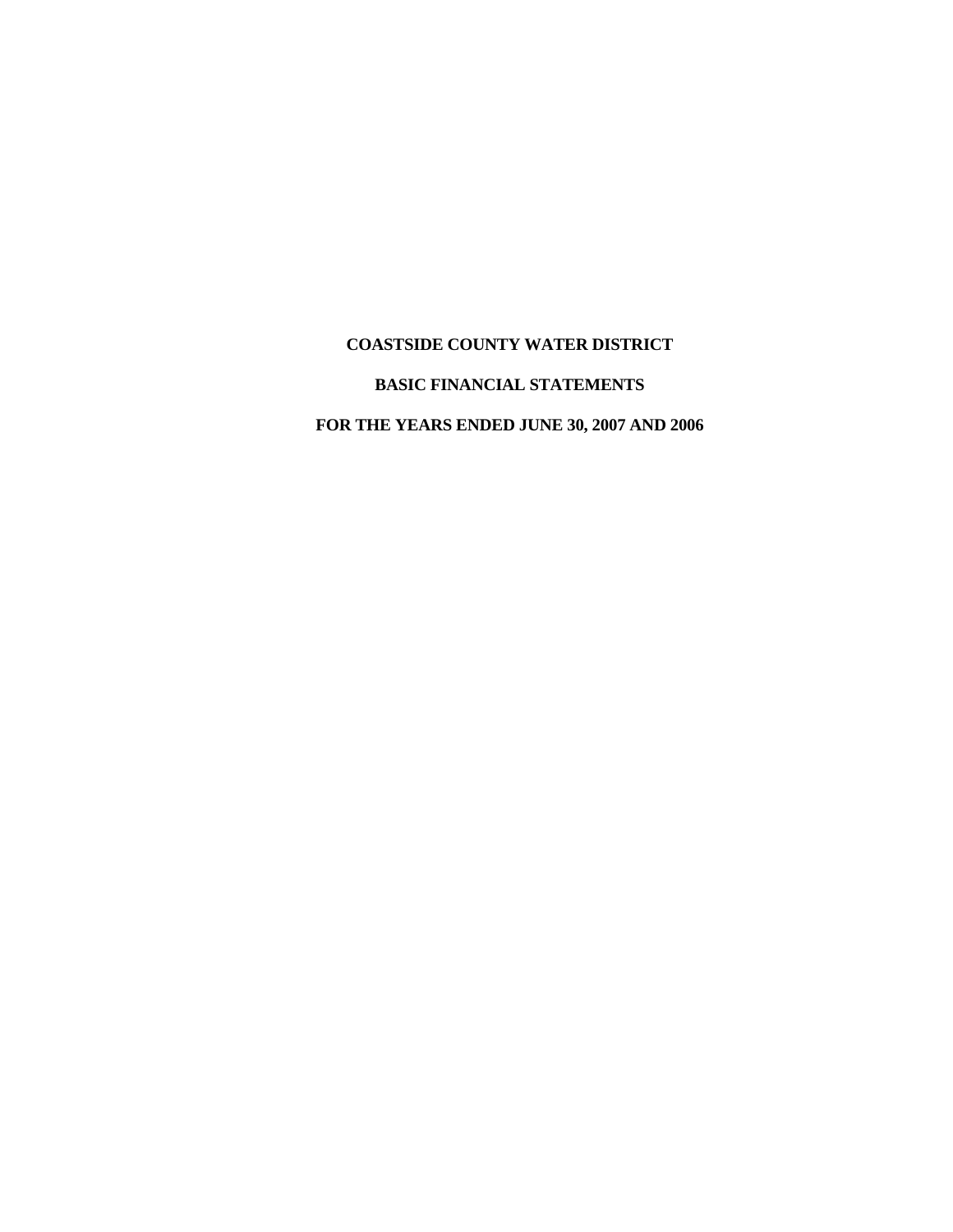# **COASTSIDE COUNTY WATER DISTRICT BASIC FINANCIAL STATEMENTS For the Years Ended June 30, 2007 and 2006**

# **Table of Contents**

**Page** 

| <b>INTRODUCTORY SECTION:</b>       |  |
|------------------------------------|--|
|                                    |  |
|                                    |  |
| <b>FINANCIAL SECTION:</b>          |  |
|                                    |  |
|                                    |  |
| <b>Basic Financial Statements:</b> |  |
|                                    |  |
|                                    |  |
|                                    |  |
|                                    |  |
|                                    |  |
|                                    |  |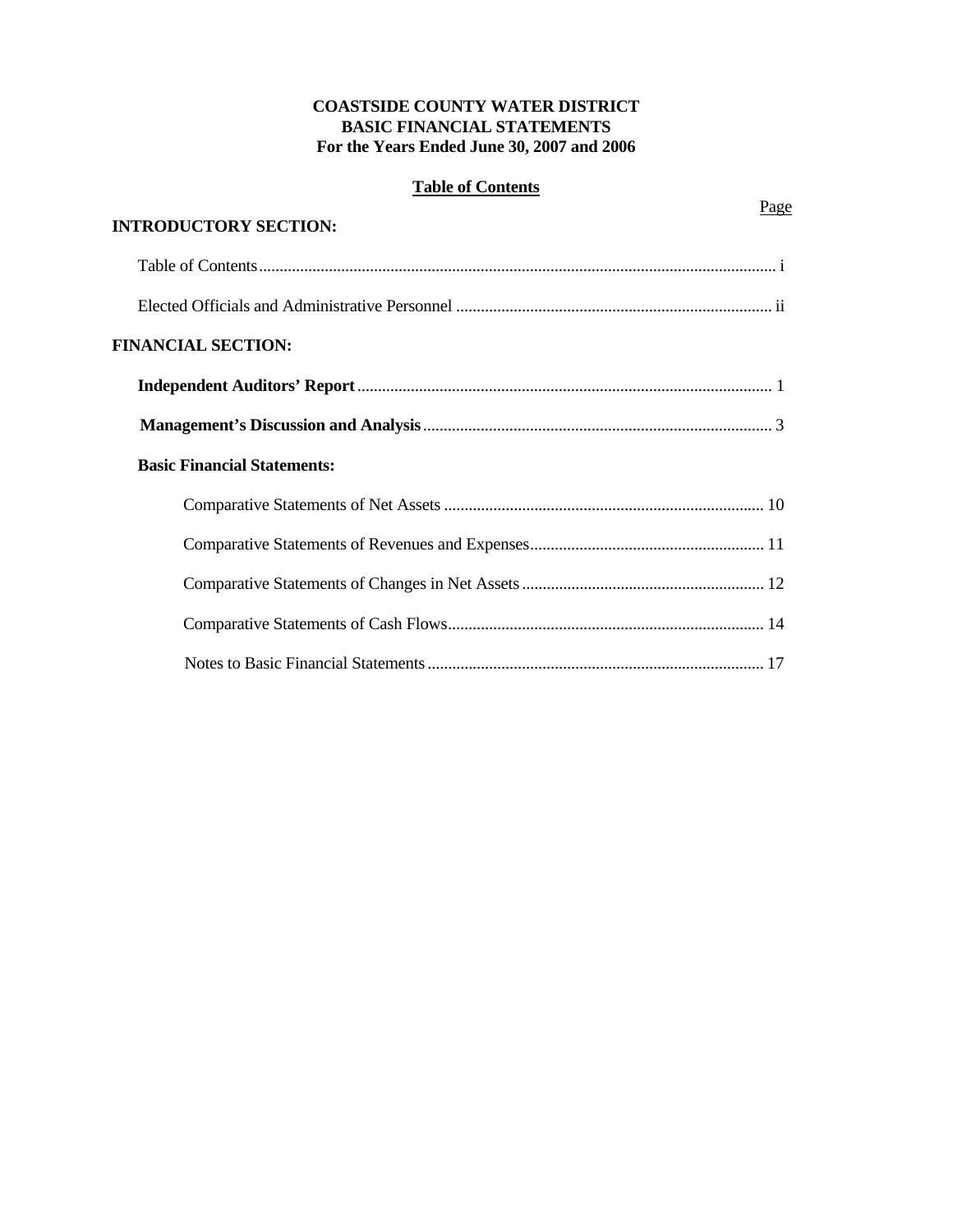# **COASTSIDE COUNTY WATER DISTRICT**

# **ELECTED OFFICIALS AND ADMINISTRATIVE PERSONNEL**

# **JUNE 30, 2007**

# **BOARD OF DIRECTORS**

Jim Larimer - President Chris Mickelsen – Vice President Ken Coverdell – Director Everett Ascher - Director Bob Feldman- Director

#### **MANAGEMENT**

Joe Guistino– Interim General Manager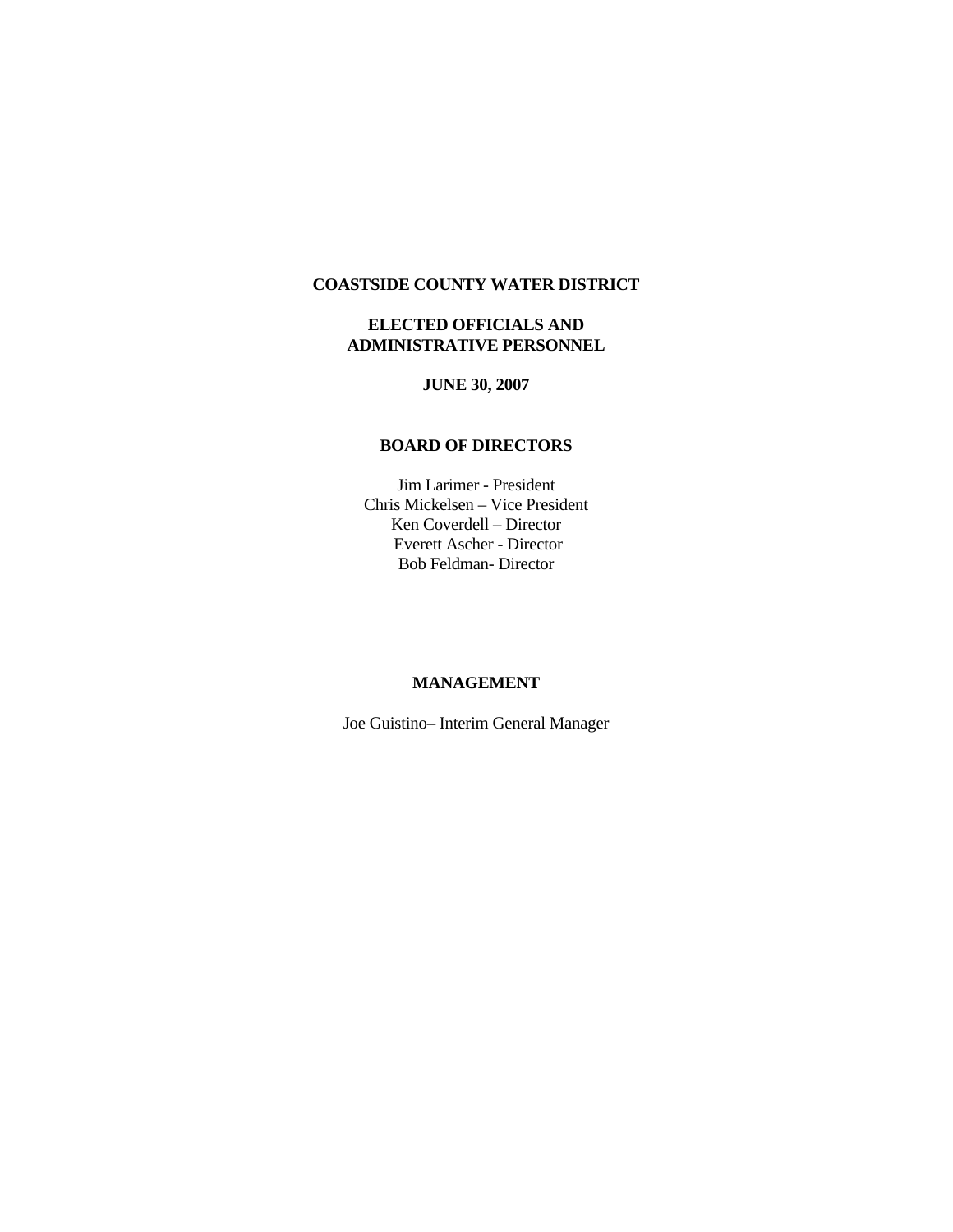#### **INDEPENDENT AUDITOR'S REPORT**

Board of Directors Coastside County Water District Half Moon Bay, California

We have audited the basic financial statements of the Coastside County Water District as of and for the years ended June 30, 2007 and 2006, as listed in the table of contents. These basic financial statements are the responsibility of the District's management. Our responsibility is to express an opinion on these financial statements based on our audits.

We conducted our audits in accordance with generally accepted auditing standards in the United States of America. Those standards require that we plan and perform the audits to obtain reasonable assurance as to whether the financial statements are free of material misstatement. An audit includes examining on a test basis evidence supporting the amounts and disclosures in the financial statements. An audit also includes assessing the accounting principles used and significant estimates made by management, as well as evaluating the overall financial statement presentation. We believe that our audits provide a reasonable basis for our opinion.

In our opinion, the basic financial statements referred to above present fairly in all material respects the financial position of the Coastside County Water District at June 30, 2007 and 2006 and the results of its operations and cash flows for the years then ended, in conformity with generally accepted accounting principles in the United States of America.

Management's Discussion and Analysis is required by the Government Accounting Standards Board, but is not part of the basic financial statements. We have applied certain limited procedures to this information, principally inquiries of management regarding the methods of measurement and presentation of this information, but we did not audit this information and we express no opinion on it.

September 20, 2007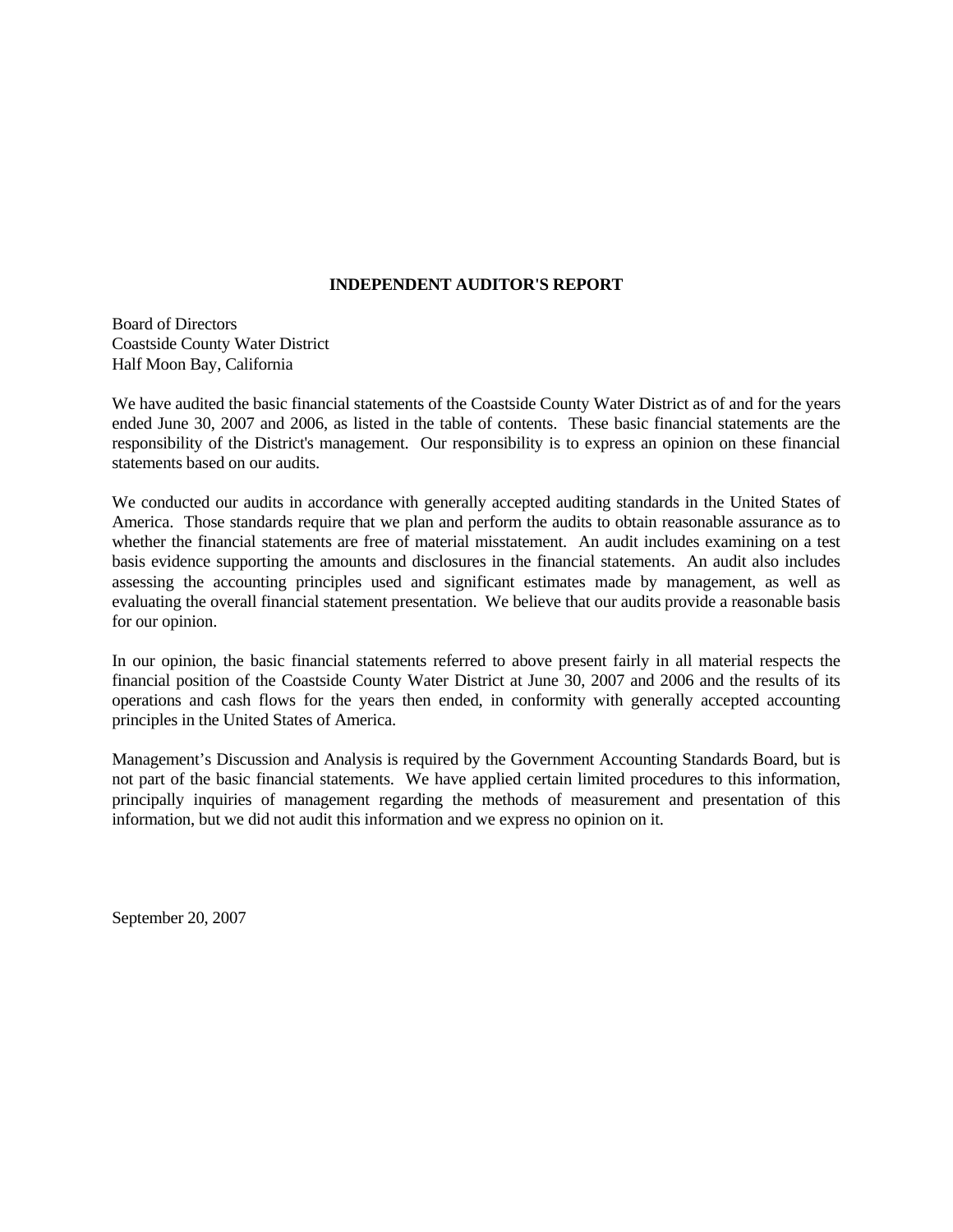# **MANAGEMENT'S DISCUSSION AND ANALYSIS**

The Governmental Accounting Standards Board (GASB) recently issued GASB 34, Basic Financial Statements – and Management's Discussion and Analysis – for State and Local Governments. GASB 34 establishes financial reporting standards for state and local governments, including states, cities, villages and special purpose governments such as school districts and public utilities. This standard has minor impacts upon the financial reporting and accounting performed by the Coastside County Water District, which includes the addition of this section, entitled Management's Discussion and Analysis (MDA).

The MDA presents management's analysis of the Coastside County Water District's (the District) financial condition and activities as of and for the year ended June 30, 2007. The MDA is intended to serve as an introduction to the District's basic financial statements. In future years, a comparative analysis of prior year information will be presented in this report. Readers are encouraged to consider the information presented here in conjunction with the information contained in the accompanying financial statements.

The information in this MDA is presented in the following order:

- Organization and Overview of Financial Statements
- Financial Analysis
- Capital Assets
- Debt Administration
- Request for Information

# **Organization and Overview of Financial Statements:**

The Coastside County Water District is organized under the Water Code provisions of the general laws of the State of California and is governed by a five-member Board of Directors elected at large by the registered voters of the District. The District is located along the Pacific Ocean in San Mateo County; it purchases more than half of its water supply from the San Francisco Water Department. The balance is developed from local sources, including surface diversion and wells. Water is distributed to customers inside and outside the District's boundaries.

The District is a proprietary entity; it uses an enterprise fund format to report its activities for financial statement purposes. Enterprise funds are used to account for operations that are financed and operated in a manner similar to private business enterprises, where the intent of the governing body is that the costs and expenses, including depreciation, of providing goods or services to the general public on a continuing basis be financed or recovered primarily through user charges.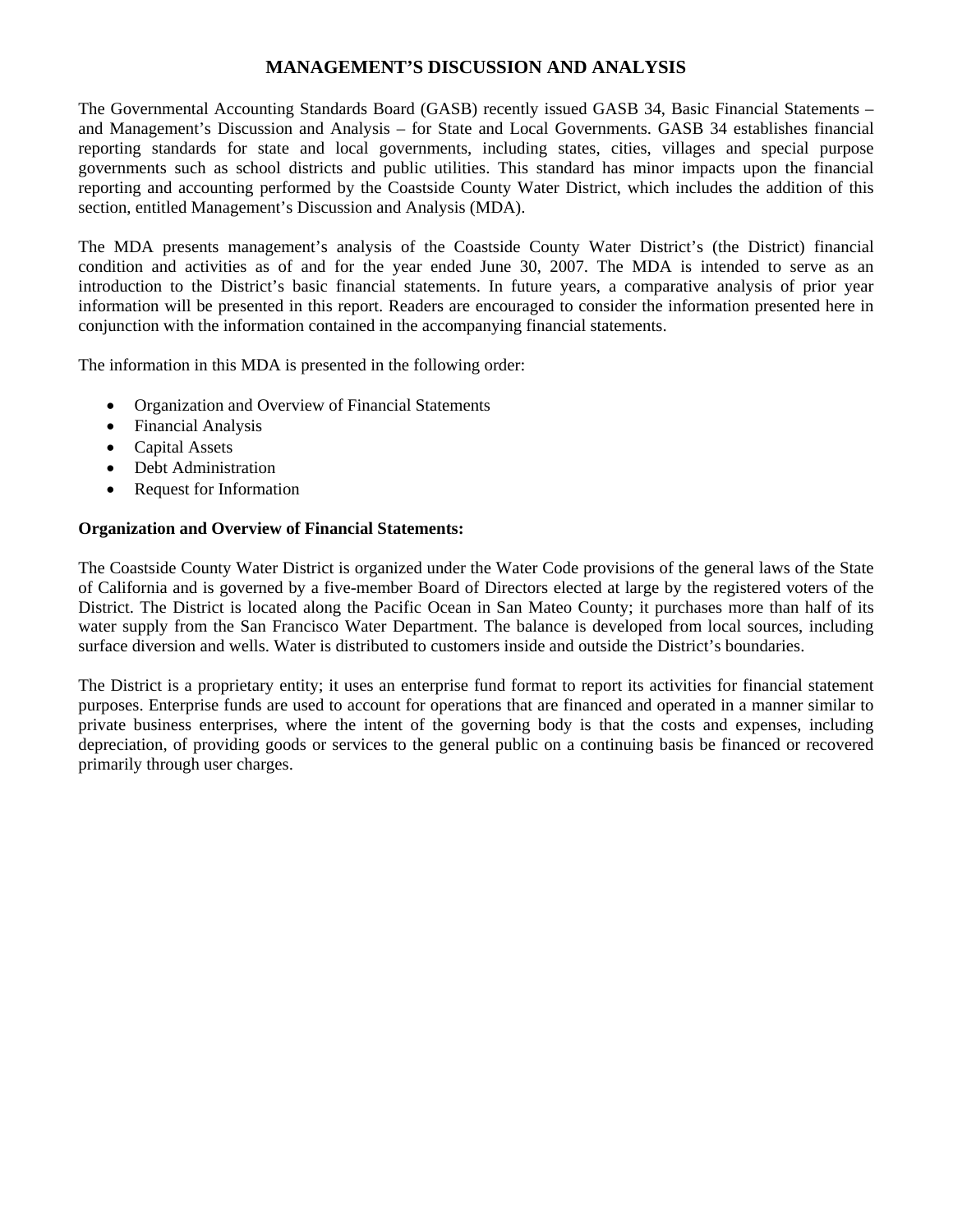# **Net Assets**

June 30, 2007 and 2006

|                                                          |            |              | Increase   |
|----------------------------------------------------------|------------|--------------|------------|
|                                                          | 2007       | 2006         | (Decrease) |
|                                                          |            |              |            |
| Capital assets (treatment plants, pipelines,             | 32,477,231 | 31,289,345   | 1,187,886  |
| pump station, etc.)                                      |            |              |            |
| Cash and investments                                     | 12,432,462 | 13,140,488   | (708, 026) |
| <b>Other Assets</b>                                      | 1,114,269  | 943,313      | 170,956    |
| Total assets                                             | 46,023,962 | 45,373,146   | 650,816    |
|                                                          |            |              |            |
| Noncurrent liabilities (long term debt)                  | 8,661,651  | 9,067,273    | (405, 622) |
| Current liabilities (accounts payable, accrued expenses) | 1,002,740  | 709,176      | 293,564    |
| <b>Total liabilities</b>                                 | 9,664,391  | 9,776,449    | (112,058)  |
|                                                          |            |              |            |
| Net assets                                               |            |              |            |
| Invested in capital assets                               | 28,923,186 | 29, 249, 345 | (326, 159) |
| Restricted (Crystal & Unspent Projects)                  | 3,851,164  | 3,176,345    | 674,819    |
| Unrestricted                                             | 3,585,221  | 3,171,007    | 414,214    |
| Total net assets                                         | 36,359,571 | 35,596,697   | 762,874    |
|                                                          |            |              |            |

Comparison of fiscal year 2007 to fiscal year 2006: Total assets increased by \$650,816 in fiscal year 2006 to \$46,023,962, while total liabilities decreased by \$112,058, resulting in an overall increase in net assets of \$762,874.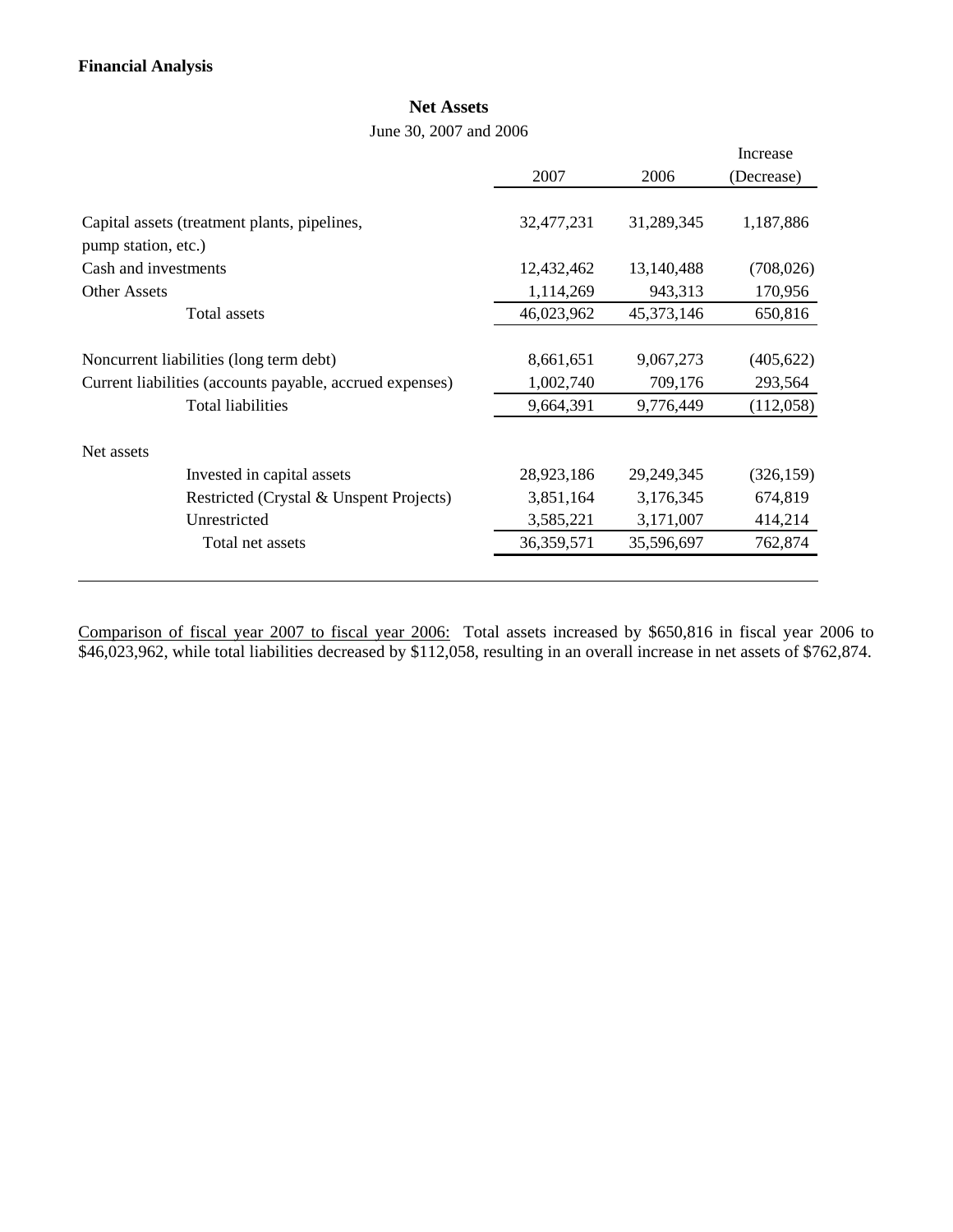# **Revenues & Expenses**

June 30, 2007 and 2006

|                                    |             |             | Increase   | % Increase |
|------------------------------------|-------------|-------------|------------|------------|
|                                    | 2007        | 2006        | (Decrease) | (Decrease) |
|                                    | 4,819,554   | 4,130,532   | 689,022    | 16.68%     |
| Operating revenue                  |             |             |            |            |
| Operating expenses                 |             |             |            |            |
| Water Supply                       | 1,724,986   | 1,301,777   | 423,209    | 32.51%     |
| Pumping                            | 296,399     | 212,529     | 83,870     | 39.46%     |
| Transmission and distribution      | 978,608     | 848,724     | 129,884    | 15.30%     |
| Administration & professional fees | 1,731,019   | 1,700,408   | 30.611     | 1.80%      |
| Depreciation                       | 1,121,749   | 1,133,961   | (12,212)   | $-1.08%$   |
| Total operating expenses           | 5,852,761   | 5,197,399   | 655,362    | 12.61%     |
| Operating income (loss)            | (1,033,207) | (1,066,867) | 33,660     | $-3.16%$   |



Comparison of fiscal year 2007 to fiscal year 2006: Operating revenue increased by \$689,022 in fiscal year 2007, while expenses increased by \$655,362, resulting in an overall \$33,660 increase in operating income during fiscal year 2006.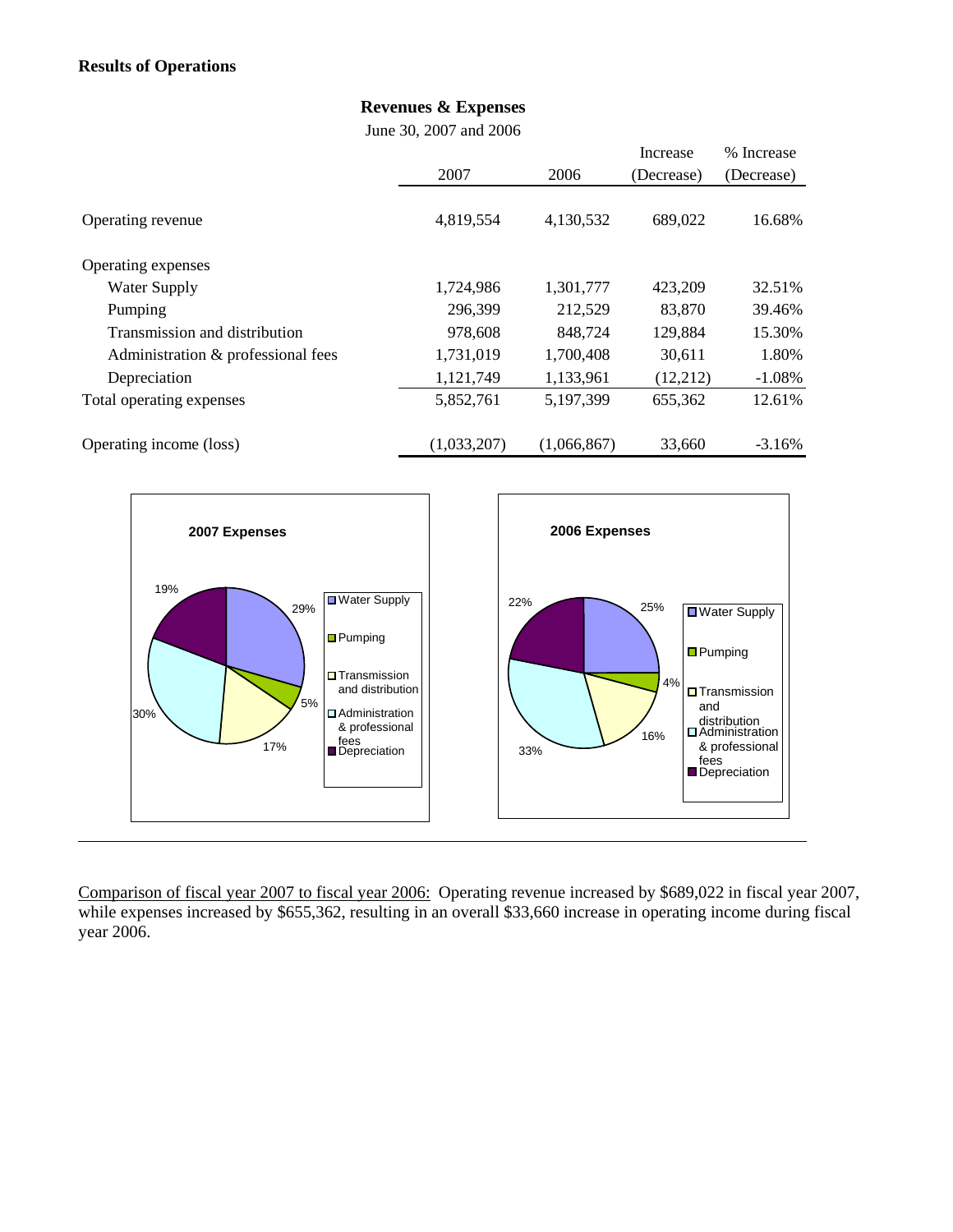# **Non-Operating Revenues & Expenditures**

The governmental accounting standards divided Revenue and Expenses for agencies between "Operating" and "Non-Operating" sources. The Non-Operating sources are summarized below:

# **Comparison of Non-Operating Revenues & Expenses 2007 and 2006**

|                                          |           |           | \$ Change  |          |
|------------------------------------------|-----------|-----------|------------|----------|
|                                          |           |           | Increase/  |          |
|                                          | 2007      | 2006      | (Decrease) | % Change |
| County apportionment of property taxes   | 868,226   | 524,975   | 343,251    | 65.4%    |
| Transmission and storage fees            | 525,214   | 134,593   | 390,621    | 290.2%   |
| Investment income, net                   | 628,749   | 212,876   | 415,873    | 195.4%   |
| Misc income (asset sales $&$ conn. fees) | 205,199   | 152,115   | 53,084     | 34.9%    |
| Total non-operating revenue              | 2,227,388 | 1,024,559 | 1,202,829  | 117.4%   |
| Interest expense                         | 359,248   | 104,603   | 254,645    | 243.4%   |
| <b>Collection Fees</b>                   | 12,159    | 6,161     | 5,998      | 97.4%    |
| Amortization                             | 18,629    |           | 18,629     | 1000.0%  |
| Miscellaneous fees                       | 41,271    | 44,233    | (2,962)    | $-6.7\%$ |
| Total non-operating expense              | 431,307   | 154,997   | 276,310    | 178.3%   |
| Net from non-operating                   | 1,796,081 | 869,562   | 926,519    | 106.6%   |



Comparison of fiscal year 2007 to fiscal year 2006: Non-operating revenue increased by \$1,202,829 while nonoperating expense increased by \$276,310, resulting in an overall increase of \$926,519 during fiscal year 2007.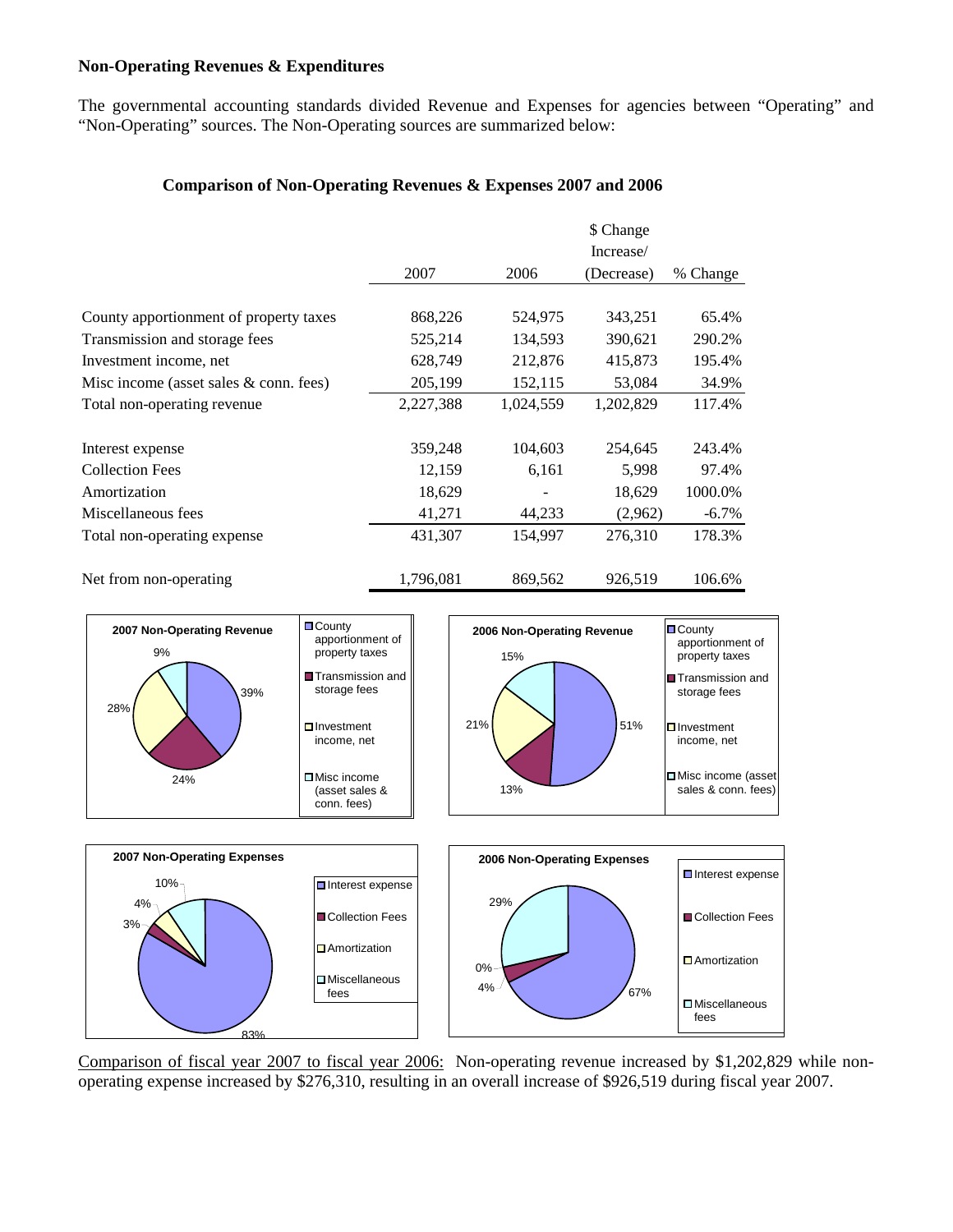# **Capital Assets**

Utility plant and construction in progress balances and activity are summarized below:

|                                | Balance           |               |                |    |                     |
|--------------------------------|-------------------|---------------|----------------|----|---------------------|
|                                | Beginning of      | Additions and |                |    |                     |
|                                | Year              |               | Transfers, net |    | Balance End of Year |
| Utility Plant in Service:      |                   |               |                |    |                     |
| Land                           | \$<br>160,612     |               |                | \$ | 160,612             |
| <b>Buildings</b>               | 608,640           | \$            | 57,166         |    | 665,806             |
| Furniture & Equipment          | 723,408           |               | 31,682         |    | 755,090             |
| Vehicles                       | 647,891           |               | 20,797         |    | 668,688             |
| Treatment plants, pipelines    |                   |               |                |    |                     |
| wells, pump stations           | 19,481,612        |               | 468,343        |    | 19,949,955          |
| <b>Crystal Springs Project</b> |                   |               |                |    |                     |
| West pipeline                  | 4,126,272         |               |                |    | 4,126,272           |
| Nunes treatment plant          | 3,296,713         |               | 105,850        |    | 3,402,563           |
| East pipeline                  | 3,197,786         |               |                |    | 3,197,786           |
| Pump station                   | 7,738,337         |               |                |    | 7,738,337           |
| Casa Del Mar pipeline          | 873,745           |               |                |    | 873,745             |
| Carter Hill Tank pipeline      | 50,000            |               |                |    | 50,000              |
| El Granada Phase 3             |                   |               | 308,593        |    | 308,593             |
| Design, engineering and        |                   |               |                |    |                     |
| intangible costs               | 3,265,466         |               |                |    | 3,265,466           |
|                                |                   |               |                |    |                     |
| Utility plant at cost          | 44,170,482        | - S           | 992,431        |    | 45,162,913          |
|                                |                   |               |                |    |                     |
| Less accumulated depreciation  | $(15,459,868)$ \$ |               | (1, 121, 749)  |    | (16,581,617)        |
|                                |                   |               |                |    |                     |
| Utility plant, net             | 28,710,614        | \$            | $(129,318)$ \$ |    | 28,581,296          |
|                                |                   |               |                |    |                     |
| Construction in progress       | \$<br>2,578,731   | \$            | 1,317,204      | \$ | 3,895,935           |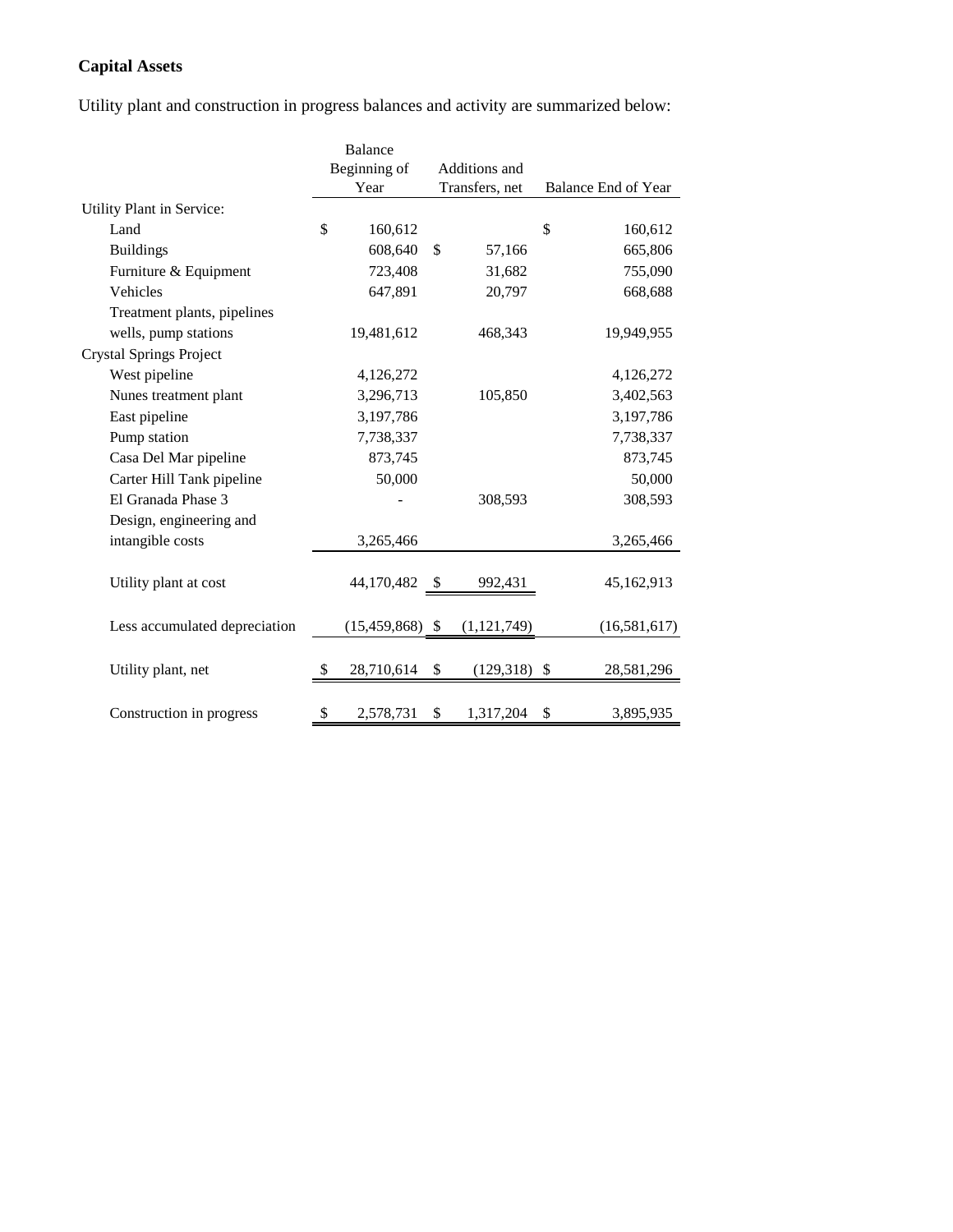#### **Debt Administration**

On May 12, 1998 the District issued ABAG Water and Wastewater Revenue Refunding Bonds, Series 1998A in an original principal amount of \$2,855,000. Proceeds of the 1998 Bonds were placed in an irrevocable trust to advance refund the outstanding balance of the Water Revenue Refunding Bond, Series 1993; a portion was also used to finance water pipeline replacements. The remaining balance of the 1993 Bonds was paid off as of June 30, 2004.

All revenues generated by the Utility Plant and a debt service insurance policy serving as a reserve fund are pledged for the repayment of the 1998 Bonds. The 1998 Bonds bear interest at 3.75% to 5.3% and require semiannual interest payments on October 1 and April 1 and annual principal payments on October 1. A final installment is due October 1, 2013.

Any 1998 Bonds maturing on or after October 1, 2009 may be redeemed at par plus a 2% premium on or after October 1, 2008. The premium decreases 1% each year until October 1, 2010 at which time the 1998 Bonds may be redeemed at par. 1998 Bonds maturing on or after October 1, 2010 and 2021 are subject to mandatory annual redemption commencing October 1, 2006 and 2011, respectively, at par.

2006B Bonds bear interest at 3.50% to 4.75% and require semiannual interest payments on October 1 and April 1 and annual principal payments on October 1, beginning October 1, 2007. A final installment is due October 1, 2032.

Future annual repayment requirements are as follows:

| 2010                        | \$390,000   | \$367,245   | \$757,245    |
|-----------------------------|-------------|-------------|--------------|
| 2011                        | 405,000     | 349,811     | 754,811      |
| 2012                        | 420,000     | 331,274     | 751,274      |
| 2012-2016                   | 1,545,000   | 1,404,254   | 2,949,254    |
| 2017-2021                   | 1,280,000   | 1,128,353   | 2,408,353    |
| 2022-2026                   | 1,615,000   | 786,005     | 2,401,005    |
| 2027-2031                   | 2,030,000   | 360,526     | 2,390,526    |
| 2032                        | 465,000     | 11,044      | 476,044      |
|                             |             |             |              |
| Total future repayments due | \$8,870,000 | \$5,521,435 | \$14,391,435 |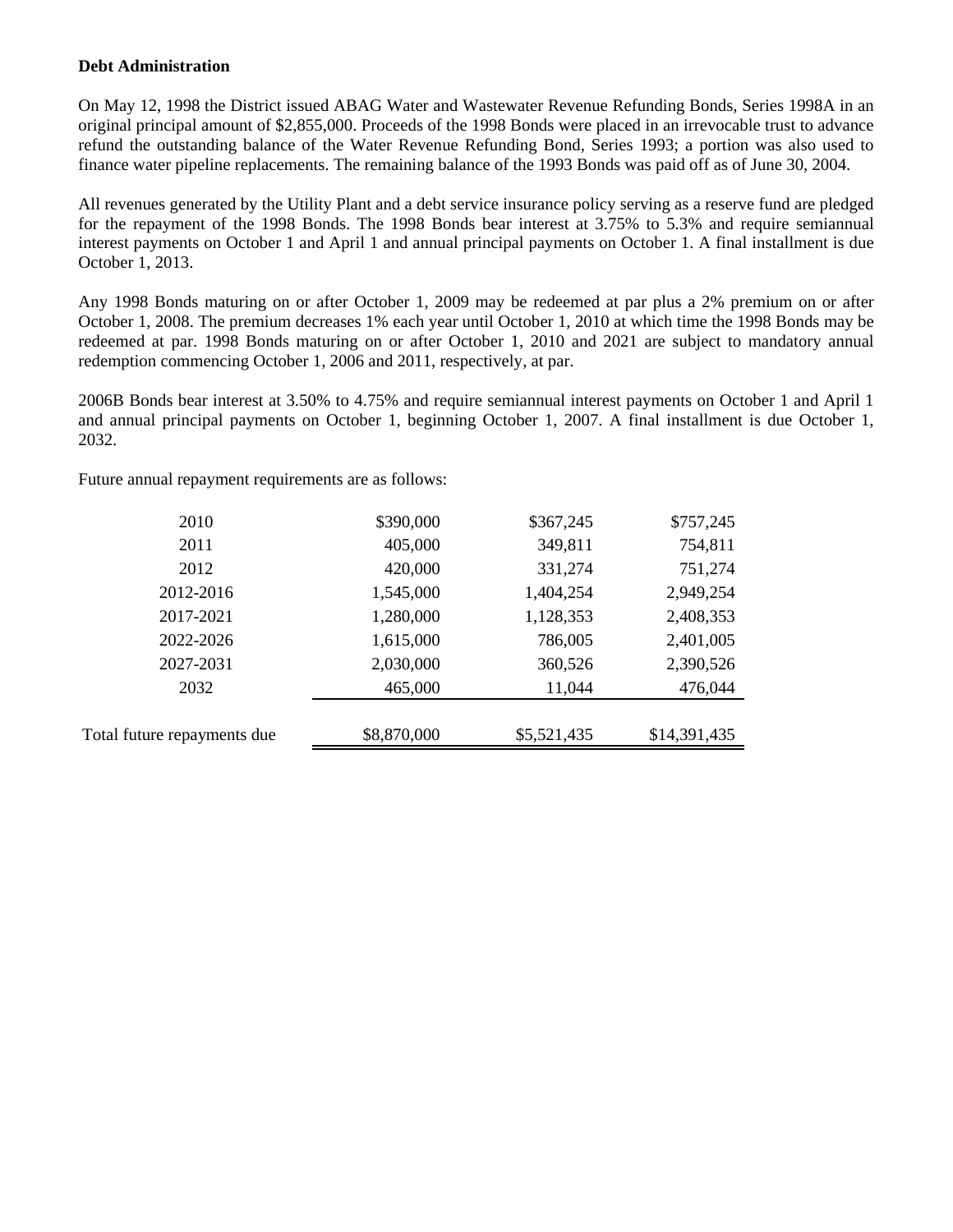#### **Request for Information**

This report is designed to provide customers and creditors with a general overview of the District's finances and demonstrate the District's accountability for the monies it receives. If you have any questions about this report or need additional information, you may contact Gina Brazil, Office Manager at (650) 726-4405. By mail, you may contact: Coastside County Water District, 766 Main Street, Half Moon Bay, CA 94019.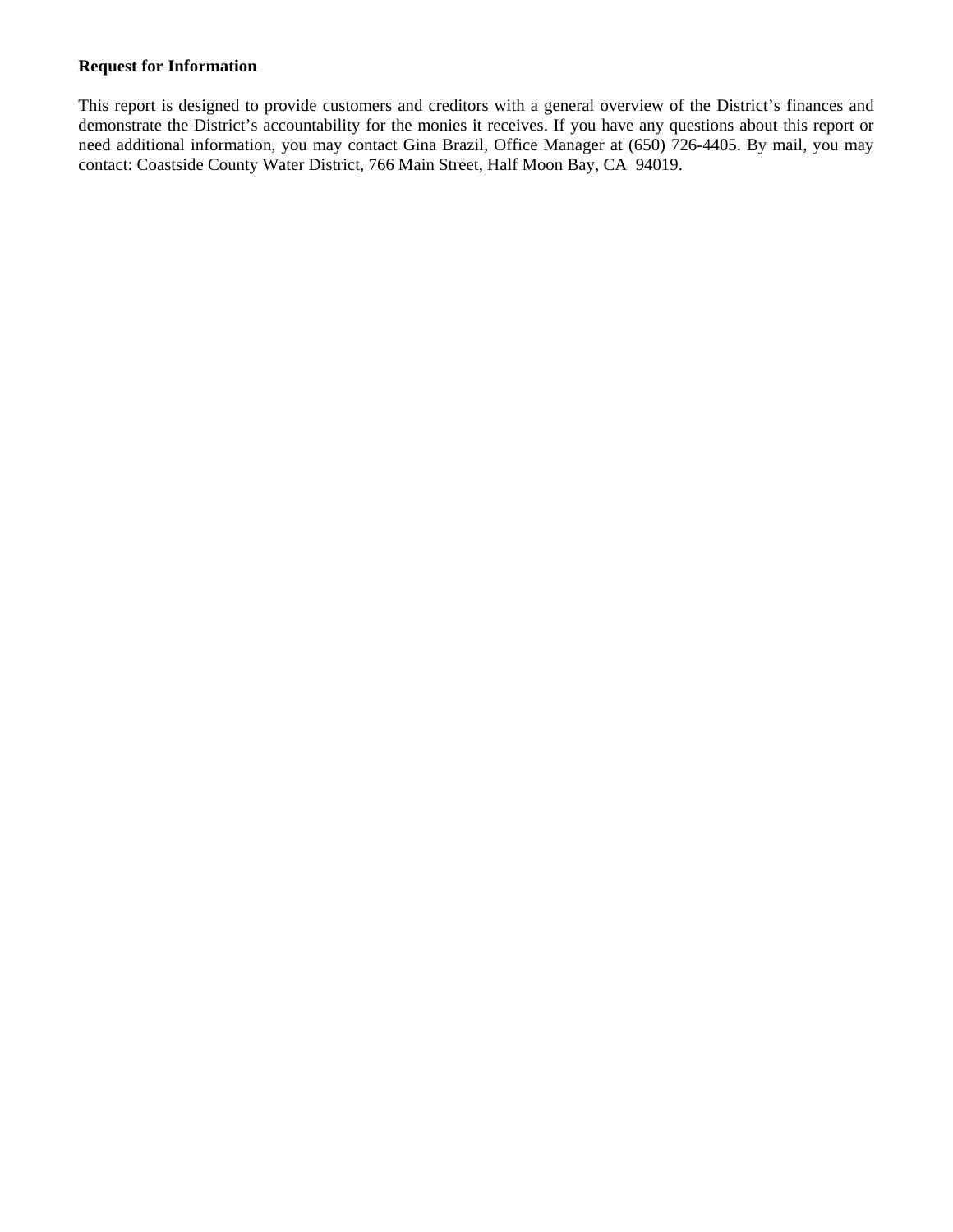#### COASTSIDE COUNTY WATER DISTRICT COMPARATIVE STATEMENTS OF NET ASSETS JUNE 30, 2007 AND 2006

| <b>ASSETS</b>                                                                                                                                                                                                                                                         | 2007                                                                                  | 2006                                                                                  |
|-----------------------------------------------------------------------------------------------------------------------------------------------------------------------------------------------------------------------------------------------------------------------|---------------------------------------------------------------------------------------|---------------------------------------------------------------------------------------|
| Utility plant (Note 3)<br>Less: accumulated depreciation                                                                                                                                                                                                              | \$45,162,913<br>(16, 581, 617)                                                        | \$44,170,482<br>(15, 459, 868)                                                        |
| Utility Plant, Net                                                                                                                                                                                                                                                    | 28,581,296                                                                            | 28,710,614                                                                            |
| Construction in progress (Note 3)                                                                                                                                                                                                                                     | 3,895,935                                                                             | 2,578,731                                                                             |
| Restricted cash and investments (Note 2)                                                                                                                                                                                                                              | 9,234,169                                                                             | 10,191,345                                                                            |
| Current assets:<br>Cash and temporary investments (Note 2)<br>Accounts receivable from customers<br>Taxes receivable<br>Interest receivable<br>Prepaid expenses<br>Materials and supplies<br>Unamortized bond issuance costs (Note 1H)<br><b>Total Current Assets</b> | 3,198,293<br>538,133<br>20,409<br>74,082<br>18,553<br>147,594<br>315,498<br>4,312,562 | 2,949,143<br>391,198<br>12,033<br>57,313<br>20,966<br>127,677<br>334,126<br>3,892,456 |
| <b>Total Assets</b>                                                                                                                                                                                                                                                   | 46,023,962                                                                            | 45,373,146                                                                            |
| <b>LIABILITIES</b>                                                                                                                                                                                                                                                    |                                                                                       |                                                                                       |
| Noncurrent Liabilities:<br>Long-term debt (Note 5)<br>Accrued vacation and sick leave (Note 1G)<br><b>Total Noncurrent Liabilities</b>                                                                                                                                | 8,515,000<br>146,651<br>8,661,651                                                     | 8,870,000<br>197,273<br>9,067,273                                                     |
| Current liabilities:<br>Due to Crystal Springs Assessment District (Note 4)<br>Accounts payable and accrued liabilities<br>Customer deposits<br>Accrued payroll<br>Deferred revenue<br>Current portion of long-term debt (Note 5)                                     | 67,050<br>390,085<br>55,677<br>25,140<br>109,788<br>355,000                           | 66,120<br>248,921<br>52,100<br>25,289<br>131,746<br>185,000                           |
| <b>Total Current Liabilities</b>                                                                                                                                                                                                                                      | 1,002,740                                                                             | 709,176                                                                               |
| <b>Total Liabilities</b>                                                                                                                                                                                                                                              | 9,664,391                                                                             | 9,776,449                                                                             |
| NET ASSETS (Note 8)                                                                                                                                                                                                                                                   |                                                                                       |                                                                                       |
| Invested in capital assets, net of related debt                                                                                                                                                                                                                       | 28,923,186                                                                            | 29,249,345                                                                            |
| Restricted for Crystal Springs Project:<br>Transmission and storage fees-Crystal Springs Project<br>District contribution to Crystal Springs Project                                                                                                                  | 3,616,010<br>235,154                                                                  | 2,941,191<br>235,154                                                                  |
| <b>Total Restricted</b>                                                                                                                                                                                                                                               | 3,851,164                                                                             | 3,176,345                                                                             |
| Unrestricted (Board designations):<br>Operating capital<br>Emergency and contingency<br>Capital expenditures<br>Unrestricted, undesignated by Board                                                                                                                   | 300,000<br>1,564,103<br>1,721,118                                                     | 300,000<br>700,000<br>1,652,354<br>518,653                                            |
| <b>Total Unrestricted</b>                                                                                                                                                                                                                                             | 3,585,221                                                                             | 3,171,007                                                                             |
| Net Assets                                                                                                                                                                                                                                                            | \$36,359,571                                                                          | \$35,596,697                                                                          |

See accompanying notes to financial statements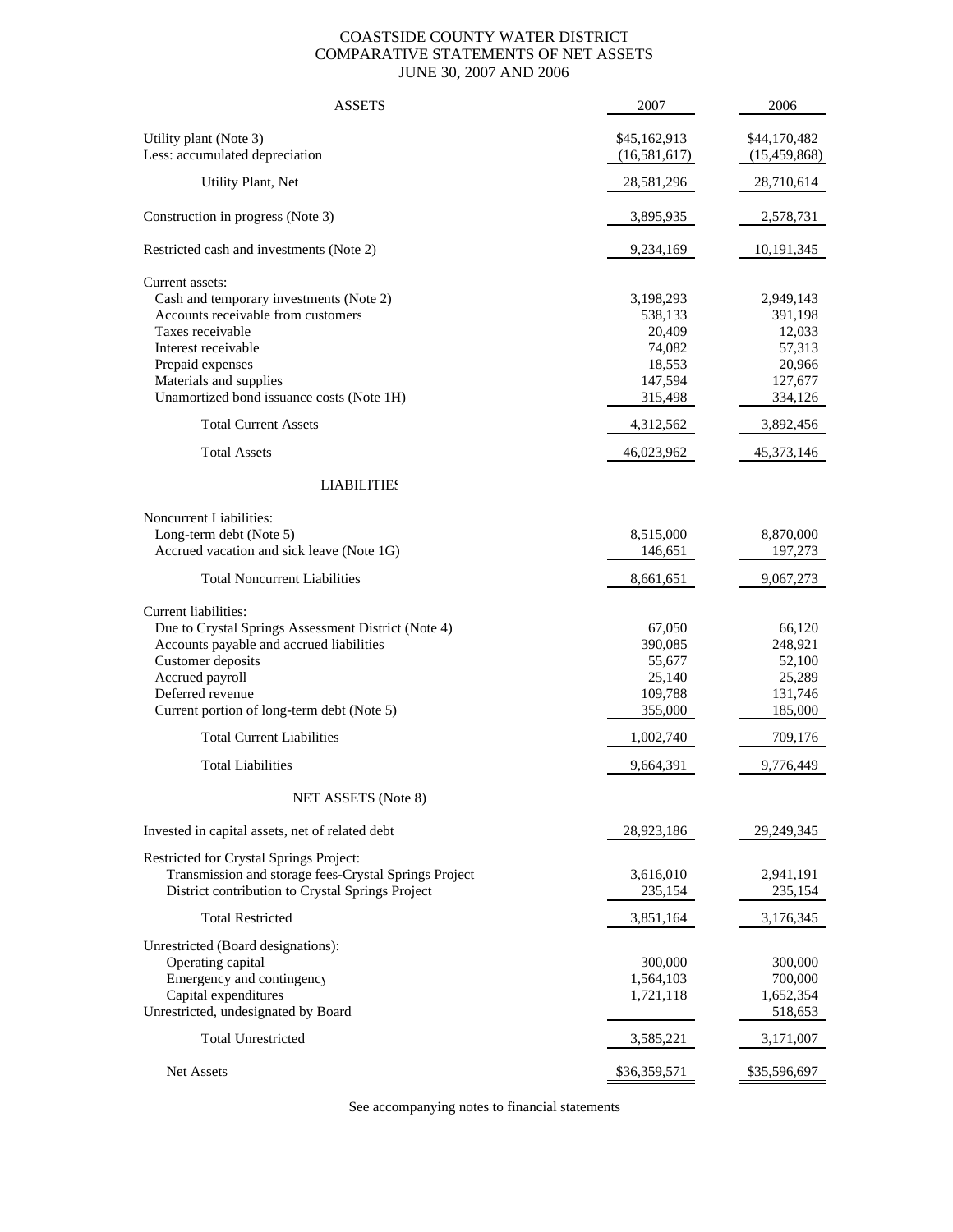#### COASTSIDE COUNTY WATER DISTRICT COMPARATIVE STATEMENTS OF REVENUES AND EXPENSES FOR THE YEARS ENDED JUNE 30, 2007 AND 2006

|                                        | 2007        | 2006        |
|----------------------------------------|-------------|-------------|
|                                        |             |             |
|                                        |             |             |
| OPERATING REVENUES                     |             |             |
| Water sales                            | \$4,819,554 | \$4,130,532 |
| OPERATING EXPENSES                     |             |             |
| Source of supply                       | 1,724,986   | 1,301,777   |
| Pumping                                | 296,399     | 212,529     |
| Transmission and distribution          | 978,608     | 848,724     |
| Administrative and general             | 1,731,019   | 1,700,408   |
| Depreciation (Note 3)                  | 1,121,749   | 1,133,961   |
|                                        |             |             |
| <b>Total Operating Expenses</b>        | 5,852,761   | 5,197,399   |
| <b>OPERATING LOSS</b>                  | (1,033,207) | (1,066,867) |
|                                        |             |             |
| NONOPERATING REVENUES (EXPENSES)       |             |             |
| County apportionment of property taxes | 868,226     | 524,975     |
| Transmission and storage fees          | 525,214     | 134,593     |
| Investment income, net                 | 628,749     | 212,876     |
| Connection fees                        | 40,147      | 40,147      |
| Interest expense                       | (359, 248)  | (104, 603)  |
| Amortization                           | (18,629)    |             |
| <b>Collection</b> fees                 | (12, 159)   | (6,161)     |
| Miscellaneous fees                     | (41,271)    | (44, 233)   |
| Miscellaneous income                   | 80,642      | 111,968     |
| Contributions in aide of construction  | 84,410      |             |
| Net Nonoperating Revenues              | 1,796,081   | 869,562     |
| Net Income (Loss)                      | \$762,874   | (\$197,305) |

See accompanying notes to financial statements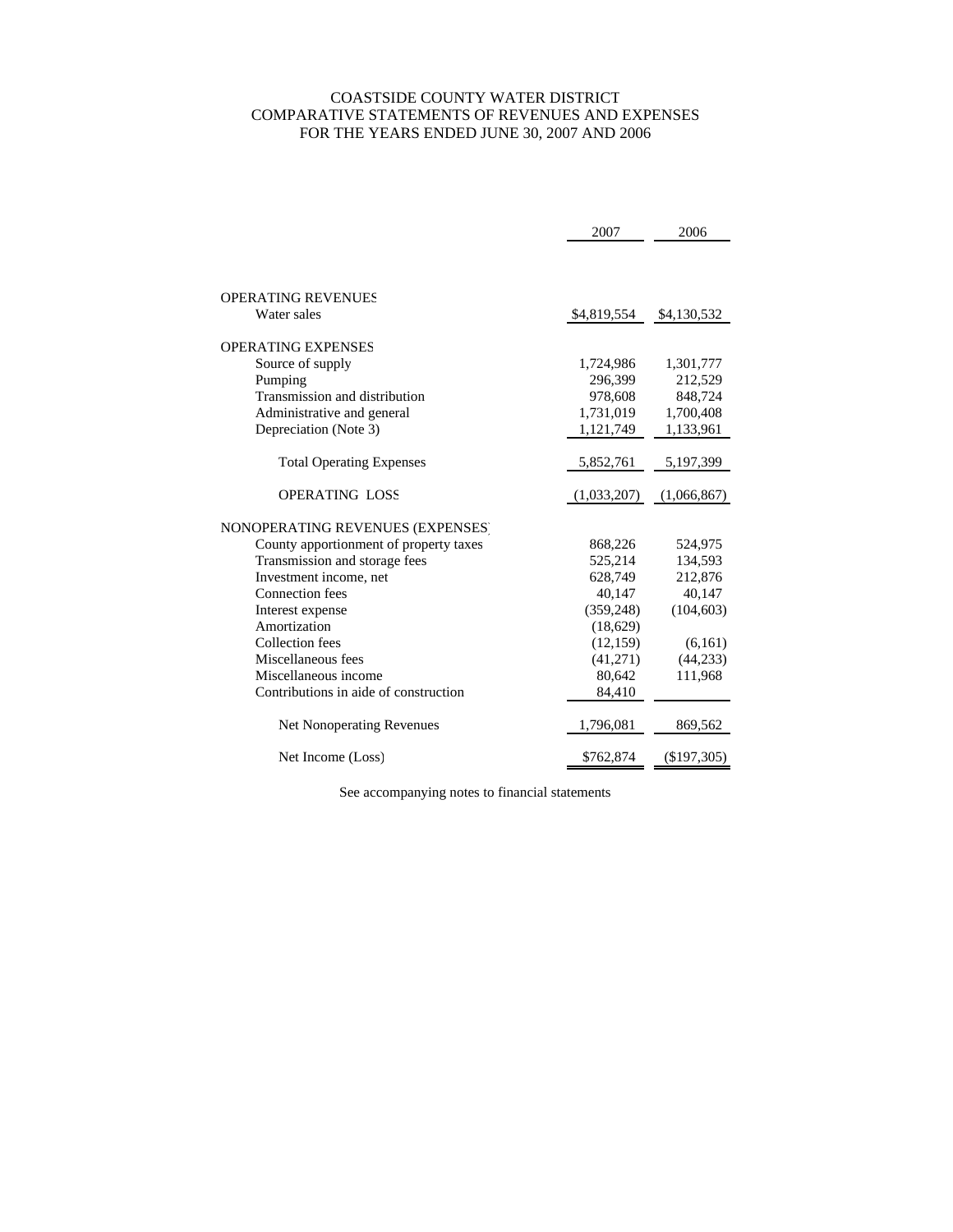#### COASTSIDE COUNTY WATER DISTRICT COMPARATIVE STATEMENTS OF CHANGES IN NET ASSETS FOR THE YEARS ENDED JUNE 30, 2007 AND 2006

|                                                                          | Invested in         | Restricted                     |              |
|--------------------------------------------------------------------------|---------------------|--------------------------------|--------------|
|                                                                          | Capital Assets,     | <b>Crystal Springs Project</b> |              |
|                                                                          | Net of              | Transmission                   | District     |
|                                                                          | <b>Related Debt</b> | & Storage Fees                 | Contribution |
| Balance June 30, 2005                                                    | \$27,570,263        | \$4,053,138                    | \$239,260    |
| Reduction reflecting District expenditures<br>on Crystal Springs Project |                     | (1,318,577)                    | (4,106)      |
| Transmission and Storage Fees                                            |                     | 121,090                        |              |
| Interest on Accumulated Transmission<br>and Storage Fees                 |                     | 85,540                         |              |
| Debt service payment                                                     | 175,000             |                                |              |
| Net (loss)                                                               |                     |                                |              |
| Bond issuance costs                                                      | (280,000)           |                                |              |
| Unspent bond proceeds restricted for capital projects                    |                     |                                |              |
| Increase in designation for<br>capital expenditures                      |                     |                                |              |
| Increase in Utility Plant, net                                           | 1,784,082           |                                |              |
| Balance June 30, 2006                                                    | 29,249,345          | 2,941,191                      | 235,154      |
| Reduction reflecting District expenditures<br>on Crystal Springs Project |                     | 194,261                        |              |
| Transmission and Storage Fees                                            |                     | 286,916                        |              |
| Interest on Accumulated Transmission<br>and Storage Fees                 |                     | 193,642                        |              |
| Debt service payment                                                     | 185,000             |                                |              |
| Net income (loss)                                                        |                     |                                |              |
| Bond issuance costs                                                      |                     |                                |              |
| Unspent bond proceeds restricted for capital projects                    |                     |                                |              |
| Increase in designation for<br>capital expenditures                      |                     |                                |              |
| Increase in Utility Plant, net                                           | (511, 159)          |                                |              |
| Balance June 30, 2007                                                    | \$28,923,186        | \$3,616,010                    | \$235,154    |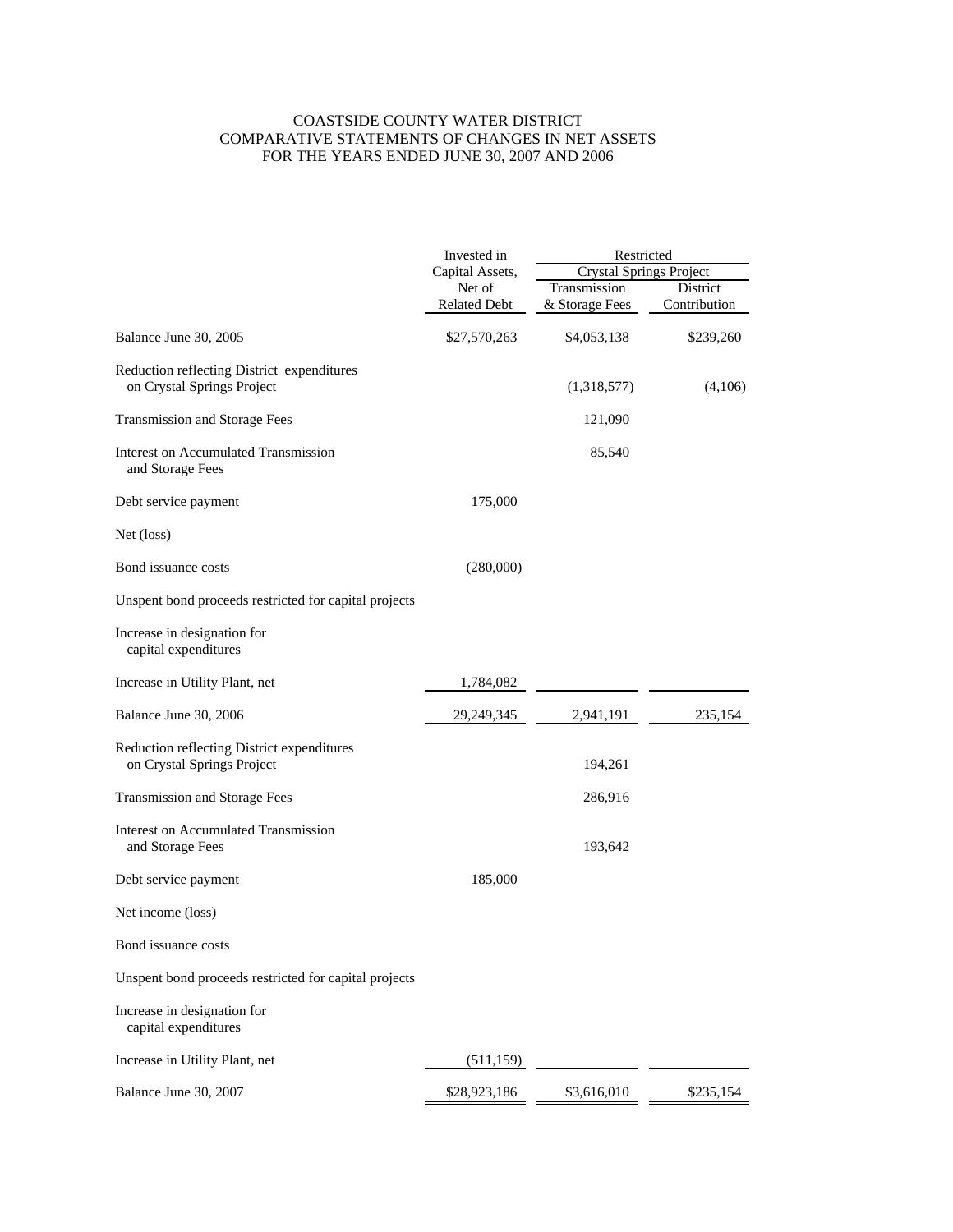| Unrestricted         |                                 |                         |              |  |  |
|----------------------|---------------------------------|-------------------------|--------------|--|--|
| Operating<br>Capital | Emergency<br>and<br>Contingency | Capital<br>Expenditures | Undesignated |  |  |
| \$300,000            | \$700,000                       | \$2,433,747             | \$497,594    |  |  |
|                      |                                 |                         | 1,322,683    |  |  |
|                      |                                 |                         | (121,090)    |  |  |
|                      |                                 |                         | (85,540)     |  |  |
|                      |                                 |                         | (175,000)    |  |  |
|                      |                                 |                         | (197, 305)   |  |  |
|                      |                                 |                         | 280,000      |  |  |
|                      |                                 | 1,002,689               | (1,002,689)  |  |  |
|                      |                                 | (1,784,082)             |              |  |  |
| 300,000              | 700,000                         | 1,652,354               | 518,653      |  |  |
|                      |                                 |                         | (194, 261)   |  |  |
|                      |                                 |                         | (286, 916)   |  |  |
|                      |                                 |                         | (193, 642)   |  |  |
|                      |                                 |                         | (185,000)    |  |  |
|                      |                                 |                         | 762,874      |  |  |
|                      |                                 |                         |              |  |  |
|                      | 864,103                         | (442, 395)              | (421,708)    |  |  |
|                      |                                 | 511,159                 |              |  |  |
| \$300,000            | \$1,564,103                     | \$1,721,118             |              |  |  |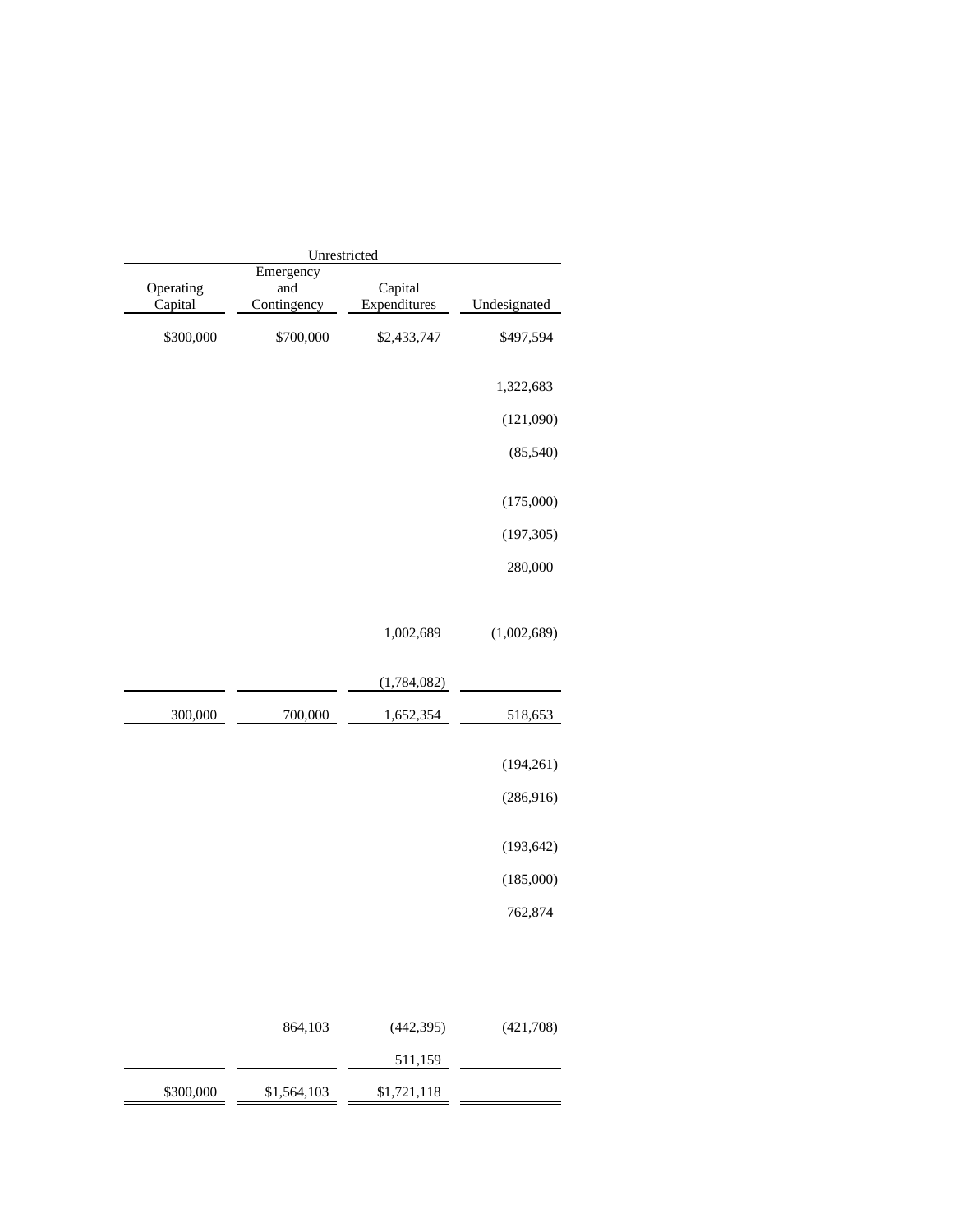# COASTSIDE COUNTY WATER DISTRICT COMPARATIVE STATEMENTS OF CASH FLOWS FOR THE YEARS ENDED JUNE 30, 2007 AND 2006

|                                               | 2007        | 2006          |
|-----------------------------------------------|-------------|---------------|
| CASH FLOWS FROM OPERATING ACTIVITIES          |             |               |
| Cash collections from customers               | \$4,654,238 | \$4,047,703   |
| Cash payments to vendors                      | (3,352,020) | (3,253,283)   |
| Payments to employees                         | (1,306,103) | (1, 197, 530) |
| Cash Flows from Operating Activities          | (3,885)     | (403, 110)    |
| CASH FLOWS FROM INVESTING ACTIVITIES          |             |               |
| Interest received on investments              | 611,980     | 211,915       |
| CASH FLOWS FROM NONCAPITAL                    |             |               |
| <b>FINANCING ACTIVITIES</b>                   |             |               |
| Property taxes received                       | 859,850     | 524,345       |
| County collection fees                        | (12, 159)   | (6,161)       |
| Miscellaneous receipts                        | 80,642      | 111,968       |
| Miscellaneous payments                        | (41,271)    | (44, 233)     |
| Cash Flows from Noncapital                    |             |               |
| <b>Financing Activities</b>                   | 887,062     | 585,919       |
| CASH FLOWS FROM CAPITAL AND RELATED           |             |               |
| <b>FINANCING ACTIVITIES</b>                   |             |               |
| Contributions in aide of construction         | 84,410      |               |
| Collection of transmission and storage fees   | 525,214     | 134,593       |
| Collection of connection fees                 | 40,147      | 40,147        |
| Change in restricted cash & investments       | 957,176     | (5,835,338)   |
| Acquisition of capital assets                 | (2,309,636) | (3,189,286)   |
| Redemption of Crystal Springs Project Bond    | 930         | (236,749)     |
| Proceeds from issuance of long-term debt      |             | 7,295,000     |
| Principal and interest paid on long-term debt | (544, 248)  | (279, 603)    |
| Cash Flows from Capital and Related           |             |               |
| <b>Financing Activities</b>                   | (1,246,007) | (2,071,236)   |
| <b>NET CASH FLOWS</b>                         | 249,150     | (1,676,512)   |
| Cash and investments at beginning of year     | 2,949,143   | 4,625,655     |
| Cash and investments at end of year           | \$3,198,293 | \$2,949,143   |
|                                               |             |               |

(continued)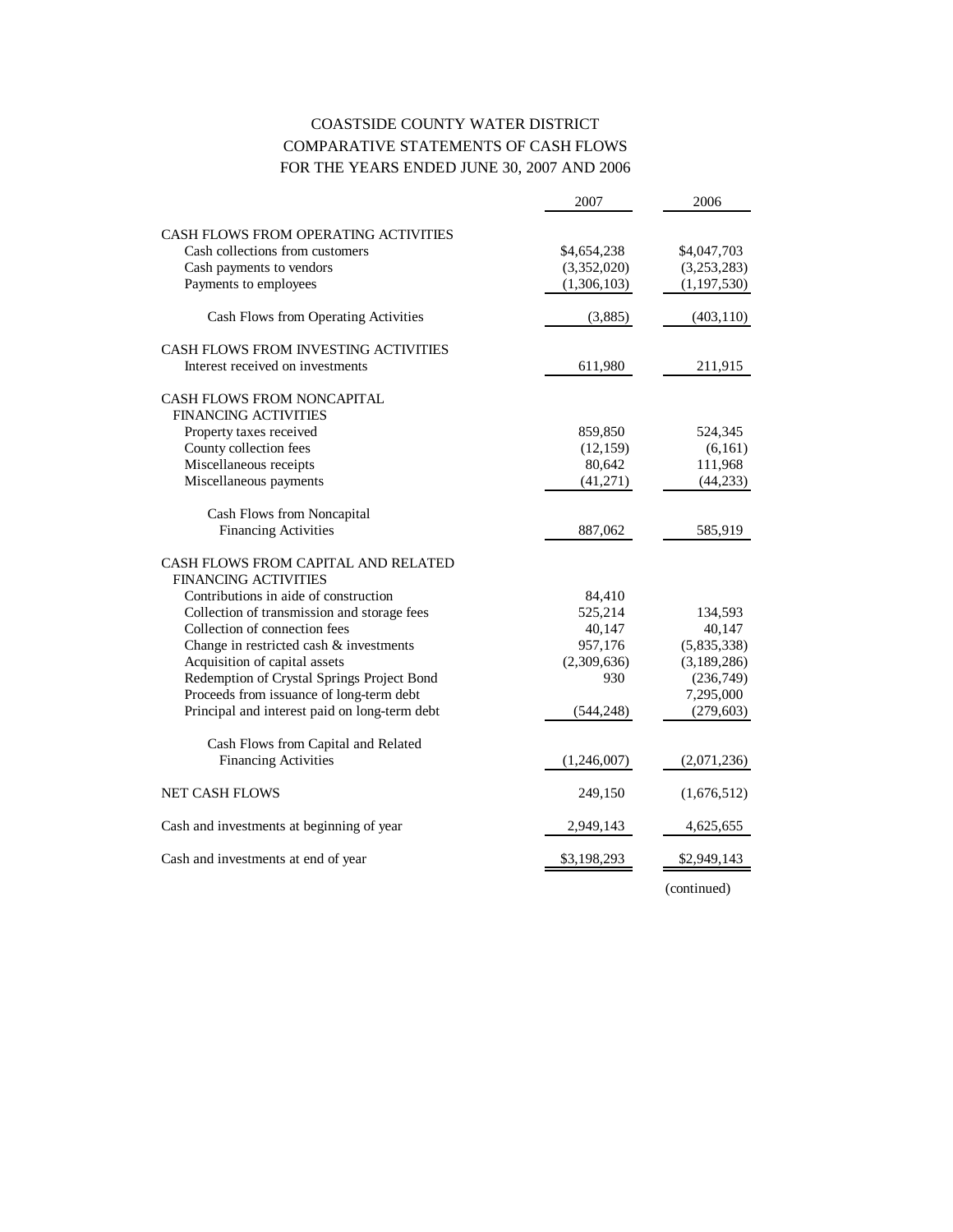# COASTSIDE COUNTY WATER DISTRICT COMPARATIVE STATEMENTS OF CASH FLOWS FOR THE YEARS ENDED JUNE 30, 2007 AND 2006

|                                                 | 2007          | 2006          |
|-------------------------------------------------|---------------|---------------|
|                                                 |               |               |
| RECONCILIATION OF OPERATING INCOME TO           |               |               |
| <b>CASH FLOWS FROM OPERATIONS</b>               |               |               |
| Operating (loss)                                | (\$1,033,207) | (\$1,066,867) |
| Adjustments to reconcile operating loss to cash |               |               |
| flows from operating activities:                |               |               |
| Depreciation                                    | 1,121,749     | 1,133,961     |
| Decrease (increase) in:                         |               |               |
| Accounts receivable from customers              | (146, 935)    | (62,051)      |
| Prepaid expenses                                | 2,413         | 5,713         |
| Materials and supplies                          | (19, 917)     | (8,217)       |
| Increase (decrease) in:                         |               |               |
| Due to Crystal Springs Assessment District      |               |               |
| Accounts payable and accrued liabilities        | 141,164       | (367, 419)    |
| Customers' deposits                             | 3,577         | 1,180         |
| Accrued vacation and sick leave                 | (50,622)      | 1,713         |
| Deferred revenue                                | (21,958)      | (21,958)      |
| Accrued payroll                                 | (149)         | (19, 165)     |
| Cash Flows from Operating Activities            | $(\$3,885)$   | $(\$403,110)$ |

See accompanying notes to basic financial statements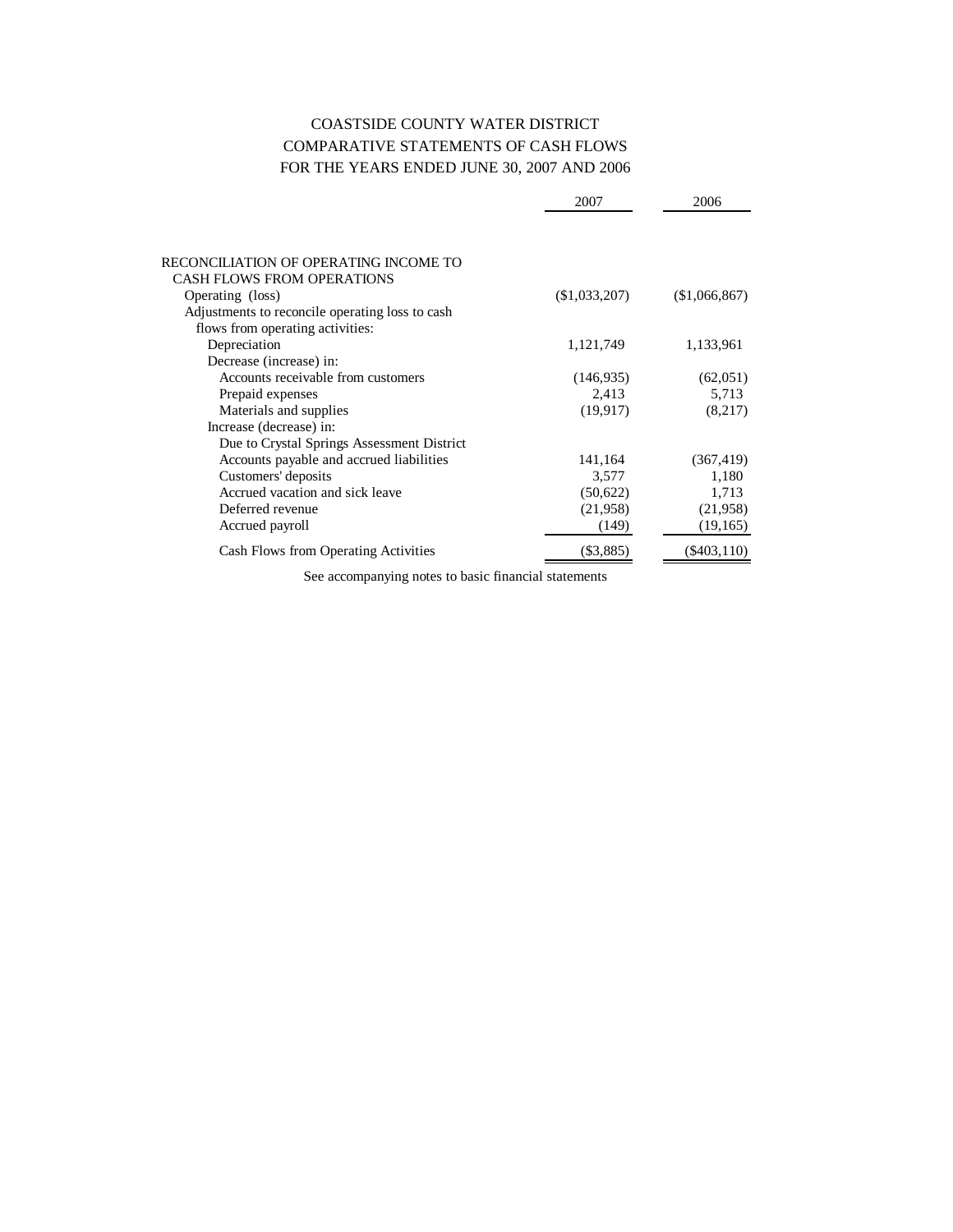# **NOTE 1 - SUMMARY OF SIGNIFICANT ACCOUNTING POLICIES**

 The Coastside County Water District is organized under the Water Code provisions of the general laws of the State of California and is governed by a five-member Board of Directors elected at large by the registered voters of the District. The District is located along the Pacific Ocean in San Mateo County; it purchases more than half of its water supply from the San Francisco Water Department. The balance is developed from local sources, including surface diversion and wells. Water is distributed to customers inside and outside the District's boundaries.

# *A. Reporting Entity*

 The District's financial statements reflect only its own activities; it has no component units (other government units overseen by the District).

#### *B. Enterprise Fund Accounting*

 The District is a proprietary entity; it uses an enterprise fund format to report its activities for financial statement purposes. Enterprise funds are used to account for operations that are financed and operated in a manner similar to private business enterprises, where the intent of the governing body is that the costs and expenses, including depreciation, of providing goods or services to the general public on a continuing basis be financed or recovered primarily through user charges.

 An enterprise fund is used to account for activities similar to those in the private sector, where the proper matching of revenues and costs is important and the full accrual basis of accounting is required. With this measurement focus, all assets and all liabilities of the enterprise are recorded on its balance sheet, all revenues are recognized when earned and all expenses, including depreciation, are recognized when incurred. Enterprise fund equity includes retained earnings and contributed capital.

For its proprietary activities, the District does not apply Financial Accounting Standards Board (FASB) statements and interpretations issued after November 30, 1989. The proprietary funds apply all applicable Governmental Accounting Standards Board (GASB) pronouncements as well as statements and interpretations of FASB, Accounting Principles Board Opinions, and Accounting Research Bulletins of the Committee on Accounting Procedure issued on or before November 30, 1989, unless those pronouncements conflict with or contradict GASB pronouncements.

# *C. Utility Plant*

 Utility plant is stated at cost. Utility plant contributed to the District, including meters, pipelines and mains contributed by contractors, is stated at estimated fair value at the time of contribution. Expenditures which materially increase the value or life of utility plant assets are capitalized and depreciated over the remaining useful life of the asset.

# *D. Depreciation*

The purpose of depreciation is to spread the cost of utility plant assets equitably among all customers over the life of these assets, so that each customer's bill includes a pro rata share of the cost of these assets. The amount charged to depreciation expense each year represents that year's pro rata share of utility plant cost.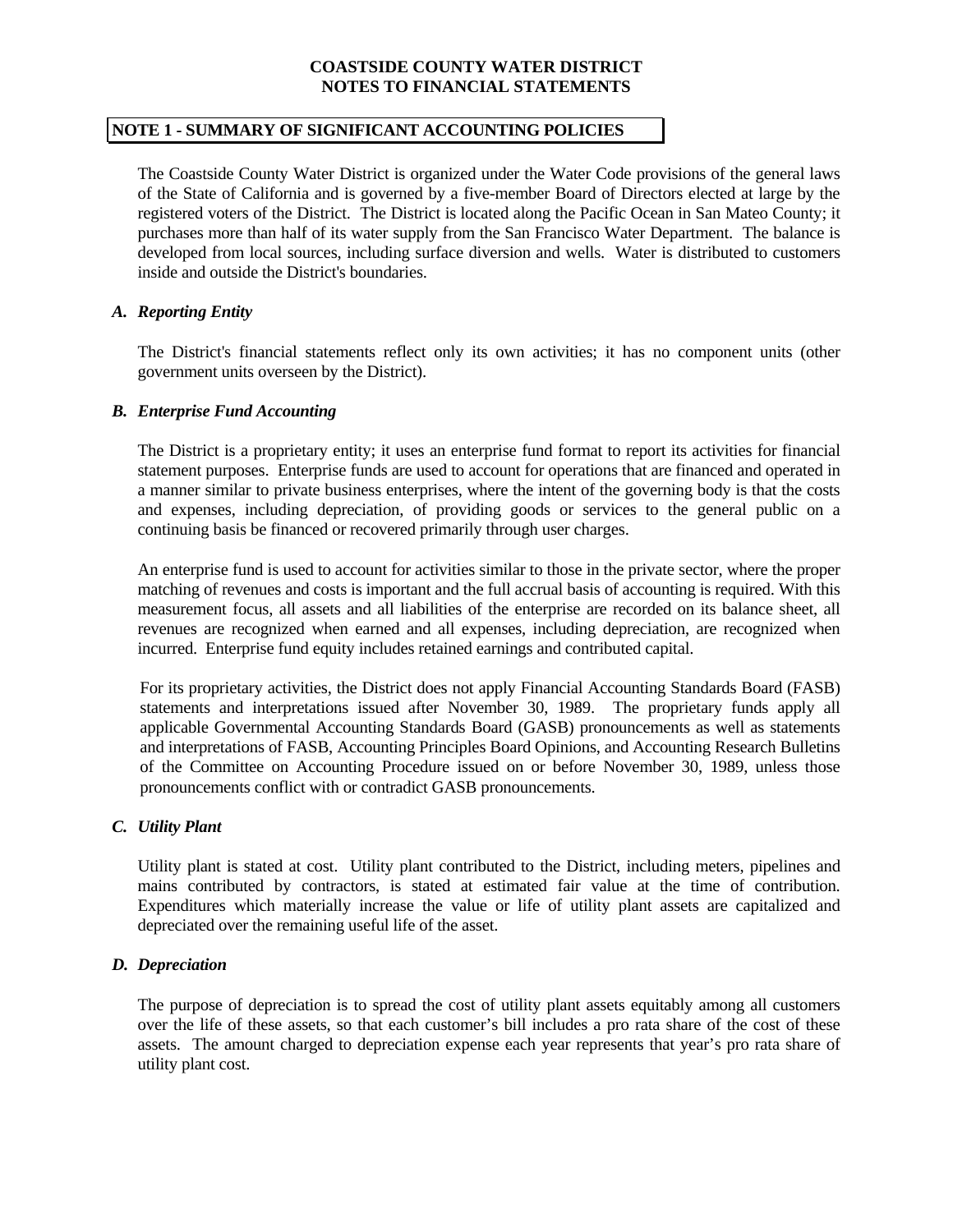### **NOTE 1 - SUMMARY OF SIGNIFICANT ACCOUNTING POLICIES (Continued)**

 Depreciation of all utility plant in service is charged as an expense against operations each year and the total amount of depreciation taken over the years, called accumulated depreciation, is reported on the balance sheet as a reduction in the book value of the utility plant assets.

 Depreciation of utility plant in service is provided using the straight-line method, which means the cost of the asset is divided by its expected useful life in years and the result is charged to expense each year until the asset is fully depreciated. The District has assigned the useful lives listed below to utility plant assets:

|                                      | Years |
|--------------------------------------|-------|
| Water Treatment Plants and Pipelines | 22-50 |
| <b>Buildings</b>                     | 23-33 |
| Furniture and Equipment              | 10    |
| <b>Vehicles</b>                      | 5     |

# *E. Cash Flows Defined*

 For purposes of the statement of cash flows the District defines cash and investments to include unrestricted cash and temporary investments.

#### *F. Property Taxes*

 Property tax revenue is recognized in the fiscal year for which the tax is levied. The County of San Mateo levies, bills and collects property taxes for the District; all material amounts are collected by June 30.

 Secured and unsecured property tax is due in two installments on November 1 and February 1, becomes a lien on January 1, and becomes delinquent on December 10 and April 10, respectively. Delinquent accounts are assessed a penalty of 10 percent. Accounts which remain unpaid on June 30 are charged an additional one and one half percent per month. Unsecured property tax is due on July 1 and becomes delinquent on August 31. The penalty percentage rates are the same as secured property tax.

# *G. Accrued Vacation and Sick Leave*

 The liability for vested vacation pay is recorded as an expense when the vacation is earned. District employees have a vested interest of up to 240 hours of accrued vacation time and up to 120 days of accrued sick time for employees hired prior to December 31, 1990. Employees hired after that date have a vested interest in up to fifty percent of their sick time up to 60 days, based upon time with the District.

# *H. Unamortized Bond Issue Costs*

Costs incurred in issuing long-term debt are capitalized and amortized over the life of the debt.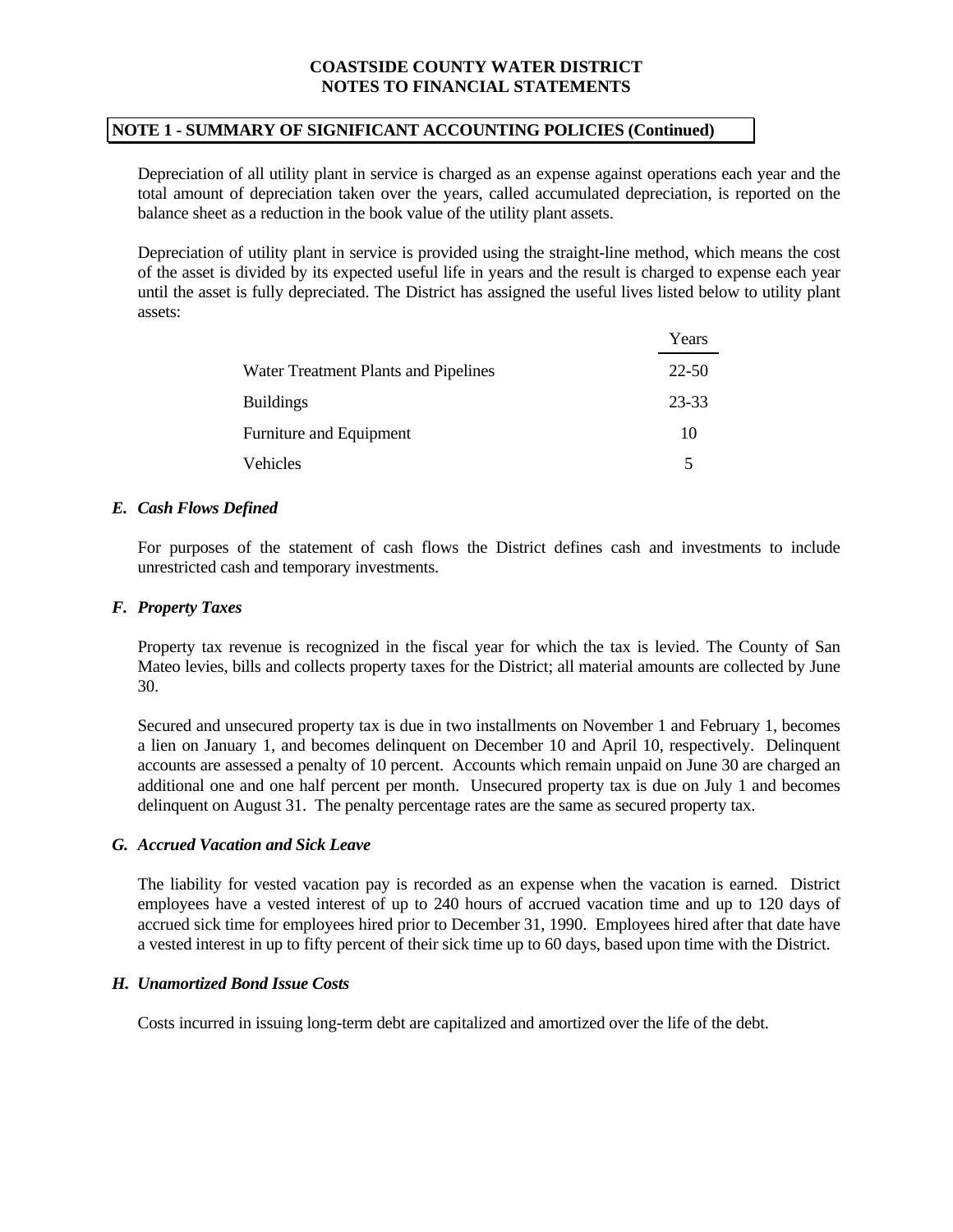# **NOTE 2 - CASH AND TEMPORARY INVESTMENTS**

#### *A. Composition*

The District's cash and temporary investments are carried at market, and include:

|                                                        | June 30, 2007 | June 30, 2006 |              |
|--------------------------------------------------------|---------------|---------------|--------------|
|                                                        | Current       | Restricted    |              |
| Cash in Bank:                                          |               |               |              |
| <b>Operating Account</b>                               | \$391,781     |               | \$413,997    |
| Crystal Springs Project Transmission & Storage Account |               | \$961,818     | 726,577      |
| <b>Reassessment Reserve Fund</b>                       |               | 67,050        | 66,120       |
| <b>Cash on hand - Petty Cash</b>                       | 3.948         |               | 3.947        |
| <b>Money Market Funds (bond proceeds)</b>              |               | 5,315,955     | 7,015,000    |
| <b>Local Agency Investment Fund:</b>                   |               |               |              |
| <b>Crystal Springs Project</b>                         |               | 2,654,192     | 2,148,494    |
| District contribution to Crystal Springs Project       |               | 235,154       | 235,154      |
| Operating capital reserve                              | 300,000       |               | 300,000      |
| Emergency and contingency reserve                      | 1,564,103     |               | 700,000      |
| Capital expenditures reserves                          | 938,461       |               | 1,531,199    |
| Total                                                  | \$3,198,293   | \$9,234,169   | \$13,140,488 |

#### *B. Policies*

 California Law requires banks and savings and loan institutions to pledge government securities with a market value of 110% of the District's cash on deposit or first trust deed mortgage notes with a value of 150% of the District's cash on deposit as collateral for these deposits. Under California Law this collateral is held in an investment pool by an independent financial institution in the District's name and places the District ahead of general creditors of the institution pledging the collateral. The District has waived collateral requirements for the portion of deposits covered by federal deposit insurance.

 The District's investments are carried at fair value, as require by generally accepted accounting principles. The District adjusts the carrying value of its investments to reflect their fair value at each fiscal year end, and it includes the effects of these adjustments in income for that fiscal year.

# *C. Investments Authorized by the California Government Code and the District's Investment Policy*

 The District's Investment Policy and the California Government Code allow the District to invest in the following, provided the credit ratings of the issuers are acceptable to the District and approved percentages and maturities are not exceeded. The table below also identifies certain provisions of the California Government Code, or the District's Investment Policy where the District's Investment Policy is more restrictive.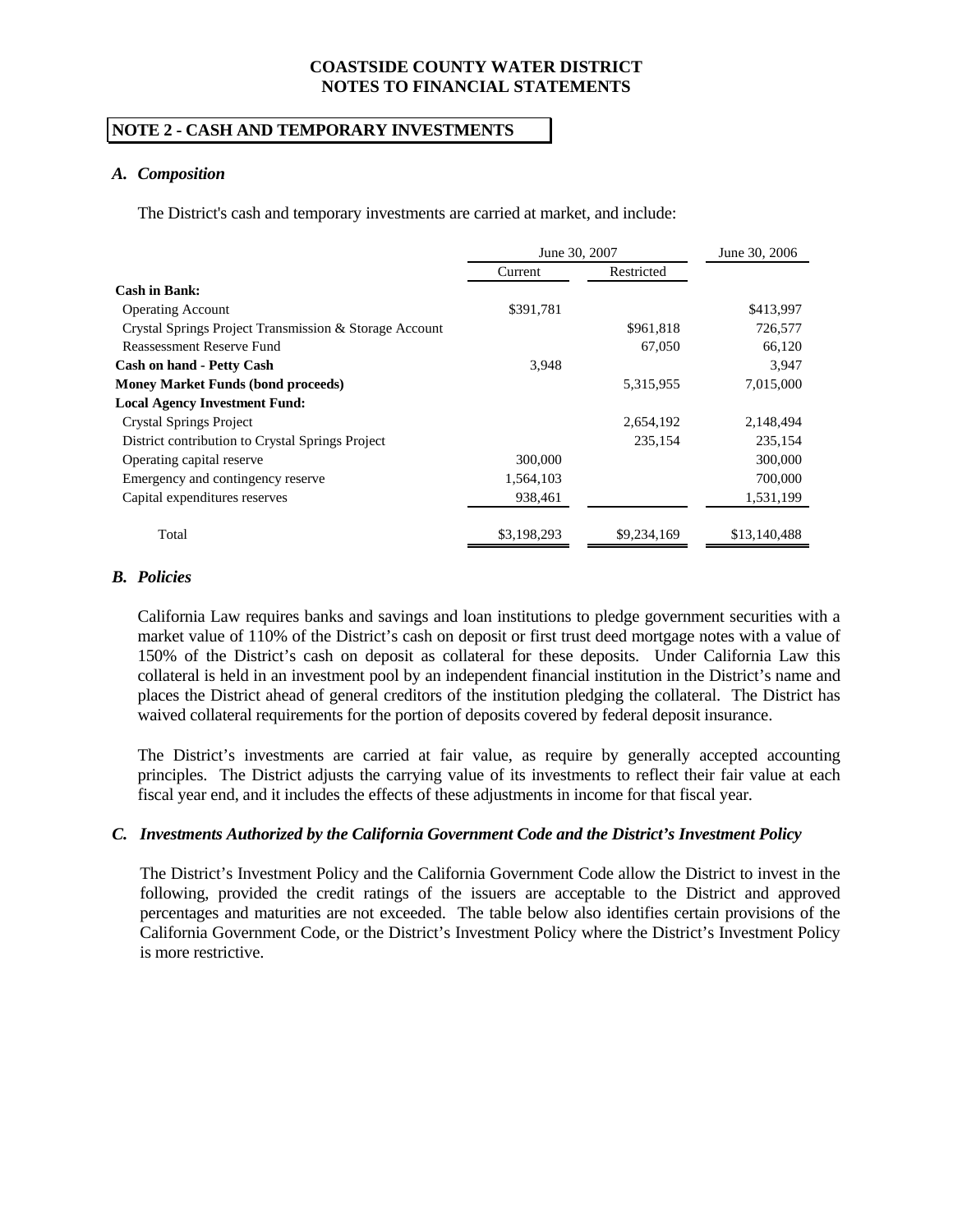# **NOTE 2 - CASH AND TEMPORARY INVESTMENTS (Continued)**

|                                         |                 | Maximum       |
|-----------------------------------------|-----------------|---------------|
|                                         | Maximum         | Percentage of |
| Authorized Investment Type              | <b>Maturity</b> | Portfolio     |
| California Local Agency Investment Fund | N/A             | None          |
| U.S. Treasury Obligations               | 5 years         | None          |
| Negotiable Certificates of Deposit      | year            | 30%           |

#### *D. Investments Authorized by Debt Agreements*

The District must maintain required amounts of cash and investments with trustees or fiscal agents under the terms of certain debt issues. These funds are unexpended bond proceeds or are pledged reserves to be used if the District fails to meet its obligations under these debt issues. The California Government Code requires these funds to be invested in accordance with District resolutions, bond indentures or State statutes. The table below identifies the investment types that are authorized for investments held by fiscal agents. The bond indentures contain no limitations for the maximum investment in any one issuer or the maximum percentage of the portfolio that may be invested in any one investment type. The table also identifies certain provisions of these debt agreements:

| Authorized Investment Type              | Maximum<br>Maturity | Minimum<br>Credit Quality |
|-----------------------------------------|---------------------|---------------------------|
| U.S. Treasury Obligations               | N/A                 | Aaa                       |
| U.S. Agency Securities                  | N/A                 | Aaa                       |
| <b>Bankers'</b> Acceptances             | 30 days             | $A-1$                     |
| Commercial Paper                        | 270 days            | $A-1+$                    |
| Money Market Funds                      | N/A                 | Aam                       |
| Pre-Funded Municipal Obligations        | N/A                 | AAA                       |
| <b>Repurchase Agreements</b>            | 270 days            | A                         |
| <b>State Direct General Obligation</b>  | N/A                 | $AA-$                     |
| Special Revenue Bonds                   | N/A                 | AA                        |
| California Local Agency Investment Fund | N/A                 | None                      |

# *E. Interest Rate and Credit Risk*

 Interest rate risk is the risk that changes in market interest rates will adversely affect the fair value of an investment. Normally, the longer the maturity of an investment, the greater the sensitivity of its fair value to changes in market interest rates.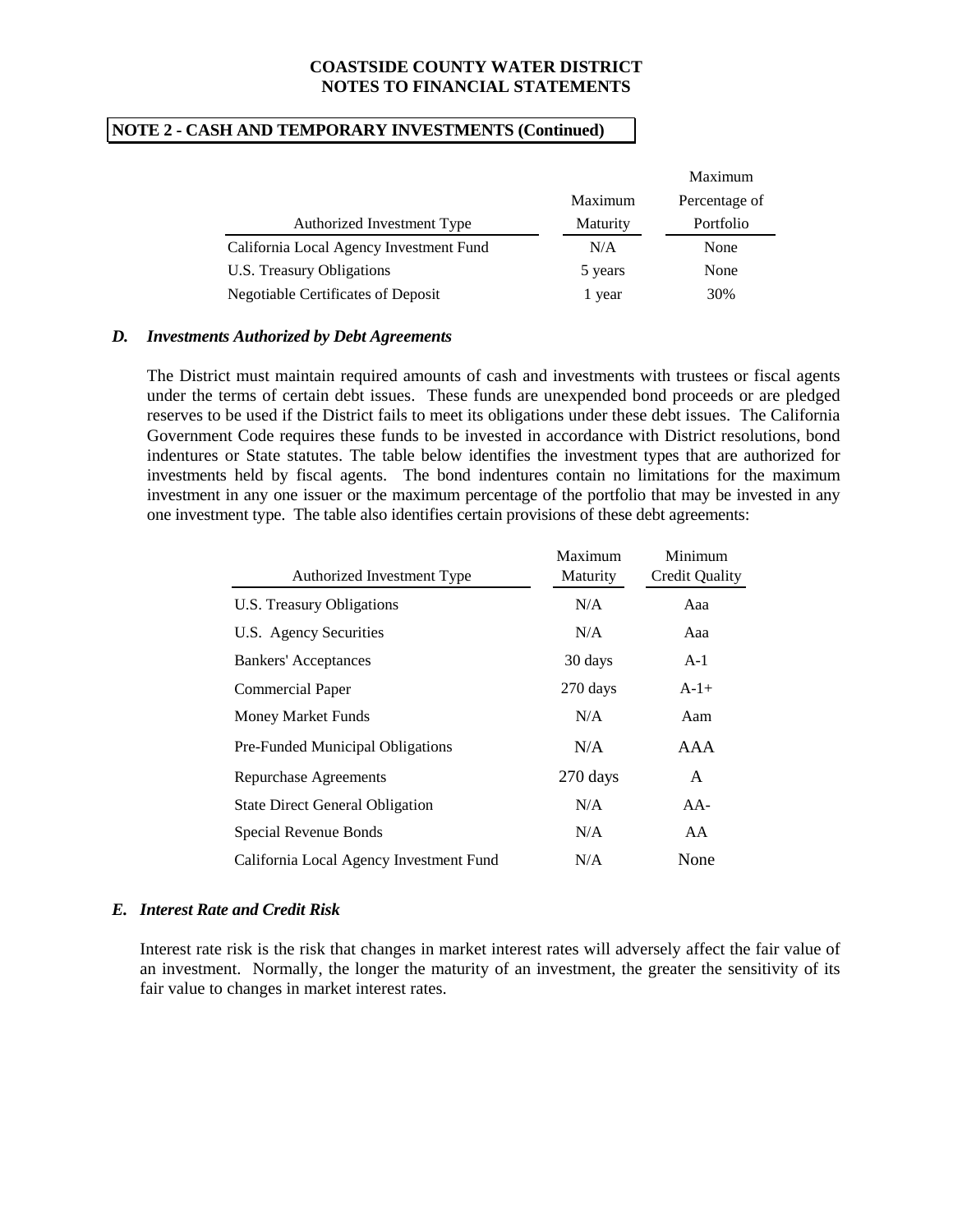#### **NOTE 2 - CASH AND TEMPORARY INVESTMENTS (Continued)**

 The District is a participant in the Local Agency Investment Fund (LAIF) that is regulated by California Government Code Section 16429 under the oversight of the Treasurer of the State of California. The District reports its investment in LAIF at the fair value amount provided by LAIF, which is the same as the value of the pool share. The balance available for withdrawal is based on the accounting records maintained by LAIF, which are maintained on an amortized cost basis. Included in LAIF's investment portfolio are collateralized mortgage obligations, mortgage-backed securities, other asset-backed securities, loans to certain state funds, and floating rate securities issued by federal agencies, government-sponsored enterprises, United States Treasury Notes and Bills, and corporations. At June 30, 2007, these investments matured in an average of 176 days.

Money market funds are available for withdrawal on demand and at June 30, 2007, matured in an average of 21 days.

Credit risk is the risk that an issuer of an investment will not fulfill its obligation to the holder of the investment. This is measured by the assignment of a rating by a nationally recognized statistical rating organization. The District's only investments are in the California Local Agency Investment Fund and in Money Market accounts which are not rated at June 30, 2007.

# *F. Reassessment Redemption Fund*

The cash balance in the Reassessment Redemption and Reassessment Reserve Fund accounts represent receipts of the Crystal Springs Assessment District, held by the Water District as the Assessment District's agent as discussed at Note 4.

# *G. District Contribution to Crystal Springs Project*

In fiscal 2007, the District set aside an amount of \$235,154 for the Crystal Springs Project, which will be expended on the Project in future years.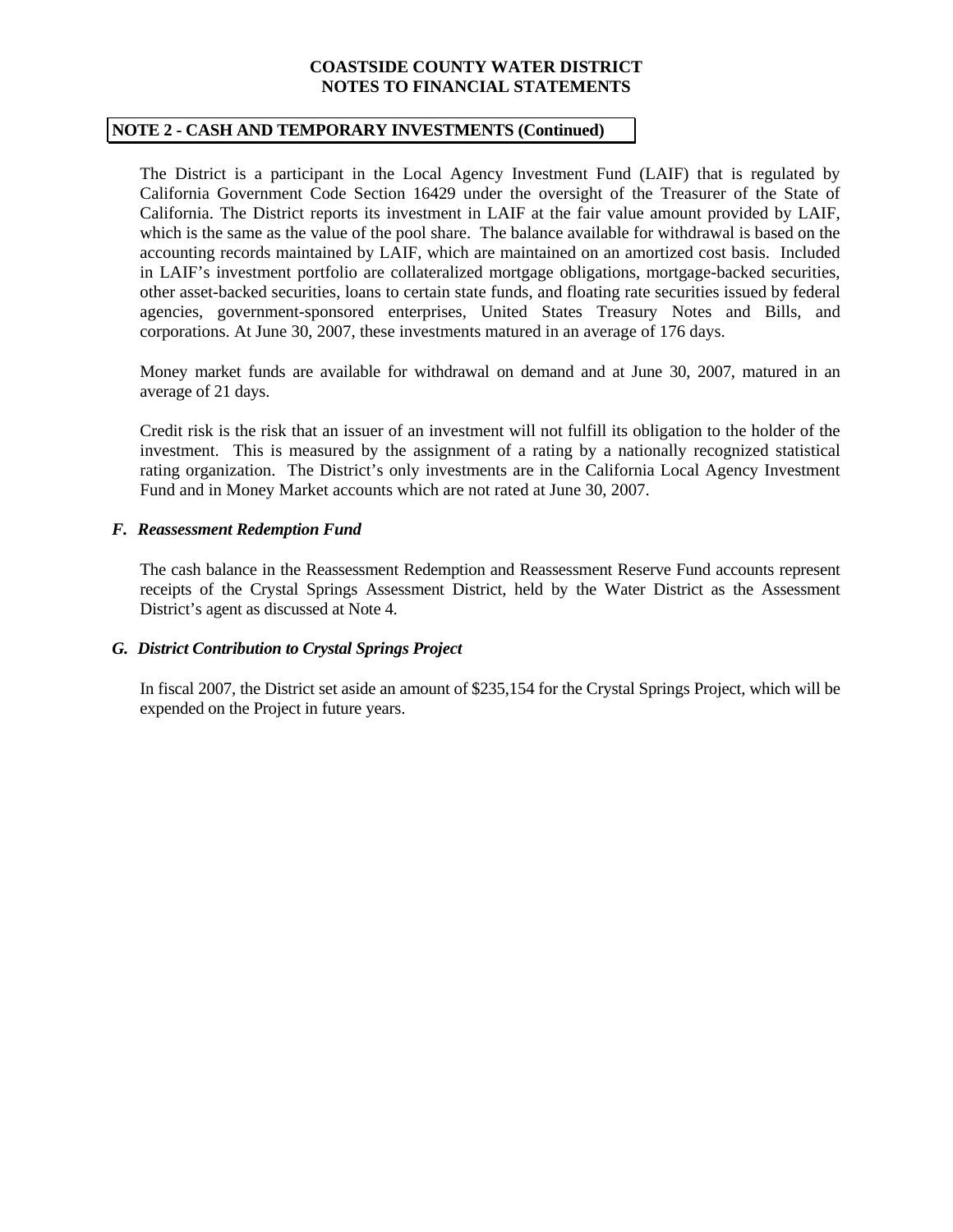# **NOTE 3 - UTILITY PLANT AND CONSTRUCTION IN PROGRESS**

Utility plant and construction in progress balances and activity are summarized below:

|                                  | <b>Balance</b> |                |              |
|----------------------------------|----------------|----------------|--------------|
|                                  | Beginning      | Additions and  | Balance      |
|                                  | of Year        | Transfers, net | End of Year  |
| <b>Utility Plant in Service:</b> |                |                |              |
| Land                             | \$160,612      |                | \$160,612    |
| <b>Buildings</b>                 | 608,640        | \$57,166       | 665,806      |
| Furniture & equipment            | 723,408        | 31,682         | 755,090      |
| Vehicles                         | 647,891        | 20,797         | 668,688      |
| Treatment plants, pipelines,     |                |                |              |
| wells, pump stations             | 19,481,612     | 468,343        | 19,949,955   |
| <b>Crystal Springs Project:</b>  |                |                |              |
| West pipeline                    | 4,126,272      |                | 4,126,272    |
| Nunes treatment plant            | 3,296,713      | 105,850        | 3,402,563    |
| East pipeline                    | 3,197,786      |                | 3,197,786    |
| Pump station                     | 7,738,337      |                | 7,738,337    |
| Casa Del Mar pipeline            | 873,745        |                | 873,745      |
| Carter Hill Tank pipeline        | 50,000         |                | 50,000       |
| El Granada Phase 3               |                | 308,593        | 308,593      |
| Design, engineering and          |                |                |              |
| intangible costs                 | 3,265,466      |                | 3,265,466    |
| Utility plant at cost            | 44,170,482     | 992,431        | 45,162,913   |
| Less accumulated depreciation    | (15, 459, 868) | (\$1,121,749)  | (16,581,617) |
| Utility plant, net               | 28,710,614     | (129, 318)     | 28,581,296   |
| Construction in progress         | \$2,578,731    | \$1,317,204    | \$3,895,935  |

Construction in progress at June 30, 2007 consisted primarily of pipeline replacement costs.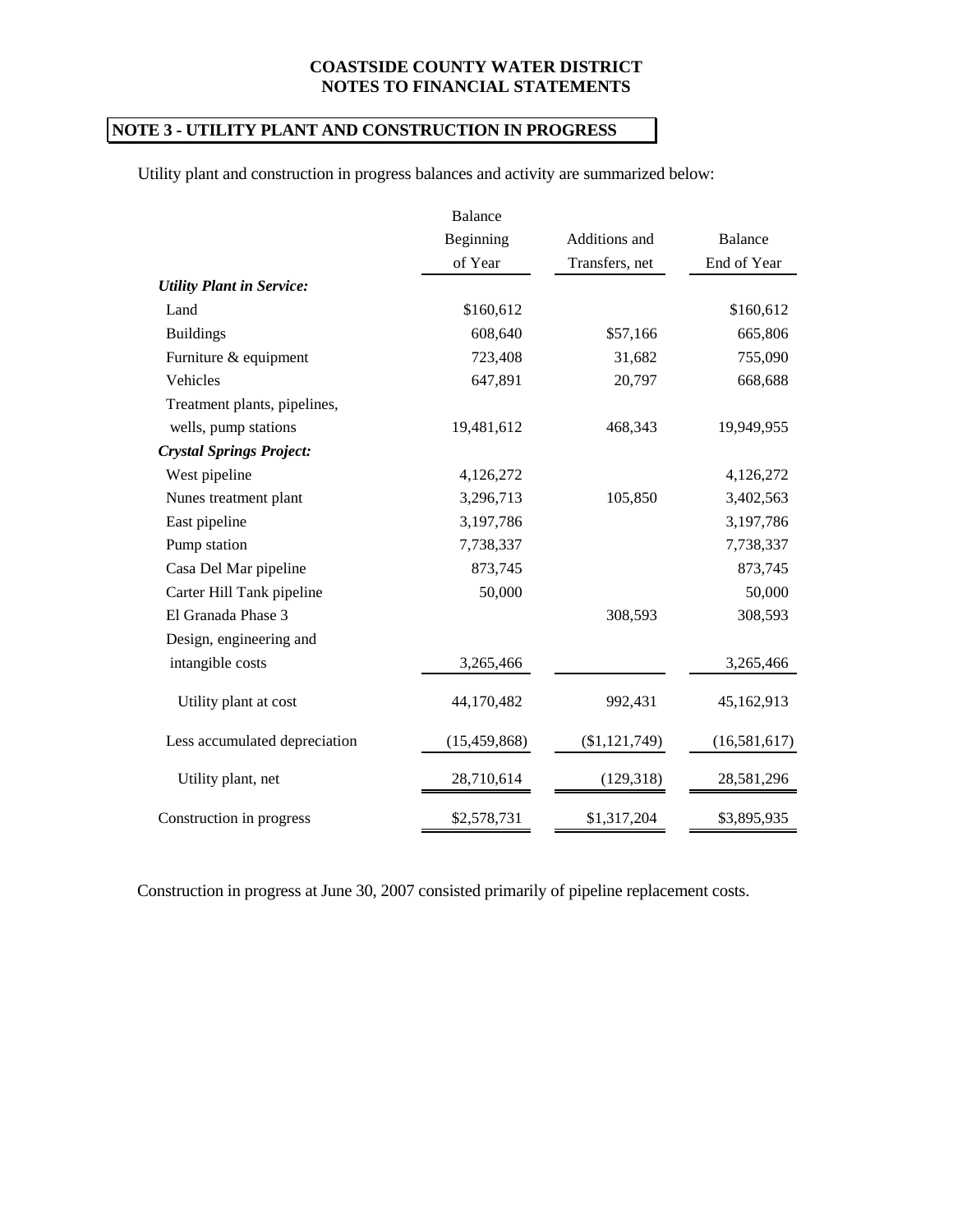#### **NOTE 4 - CRYSTAL SPRINGS ASSESSMENT DISTRICT**

 The Crystal Springs Water Supply Project (CSP) constructed by the Coastside County Water District (Water District) was financed by purchasers of CSP water service connections who either paid cash for their water service connections or have agreed to place their properties in the Crystal Springs Assessment District, which was formed for the sole purpose of providing funding to construct the Project.

 At June 30, 2007, the Assessment District had fully repaid the balance of its Limited Obligation Refunding Bonds issued in 1999. Property owners are solely responsible for repayment of these Bonds. Security for the Bonds is provided by a lien against each property to which a CSP water service connection is assigned. The County of San Mateo acts as the agent for the Assessment District, collecting assessments and forwarding bond payments to the Assessment District. The Assessment District is responsible for submitting monies collected by the County to a paying agent, which in turn pays the bond holders. In the event of non-payment of an assessment by a property owner, the Water District is responsible only for initiating foreclosure action on the property encumbered by the CSP assessment.

 Since the Water District has never assumed any legal or moral liability to pay any of the Assessment District's bonded indebtedness, the Water District's financial statements do not include the Assessment District bonds or related balances. However, as the Assessment District's agent, the Water District uses the cash discussed at Note 2 A to make the required payments on the Assessment District Bonds.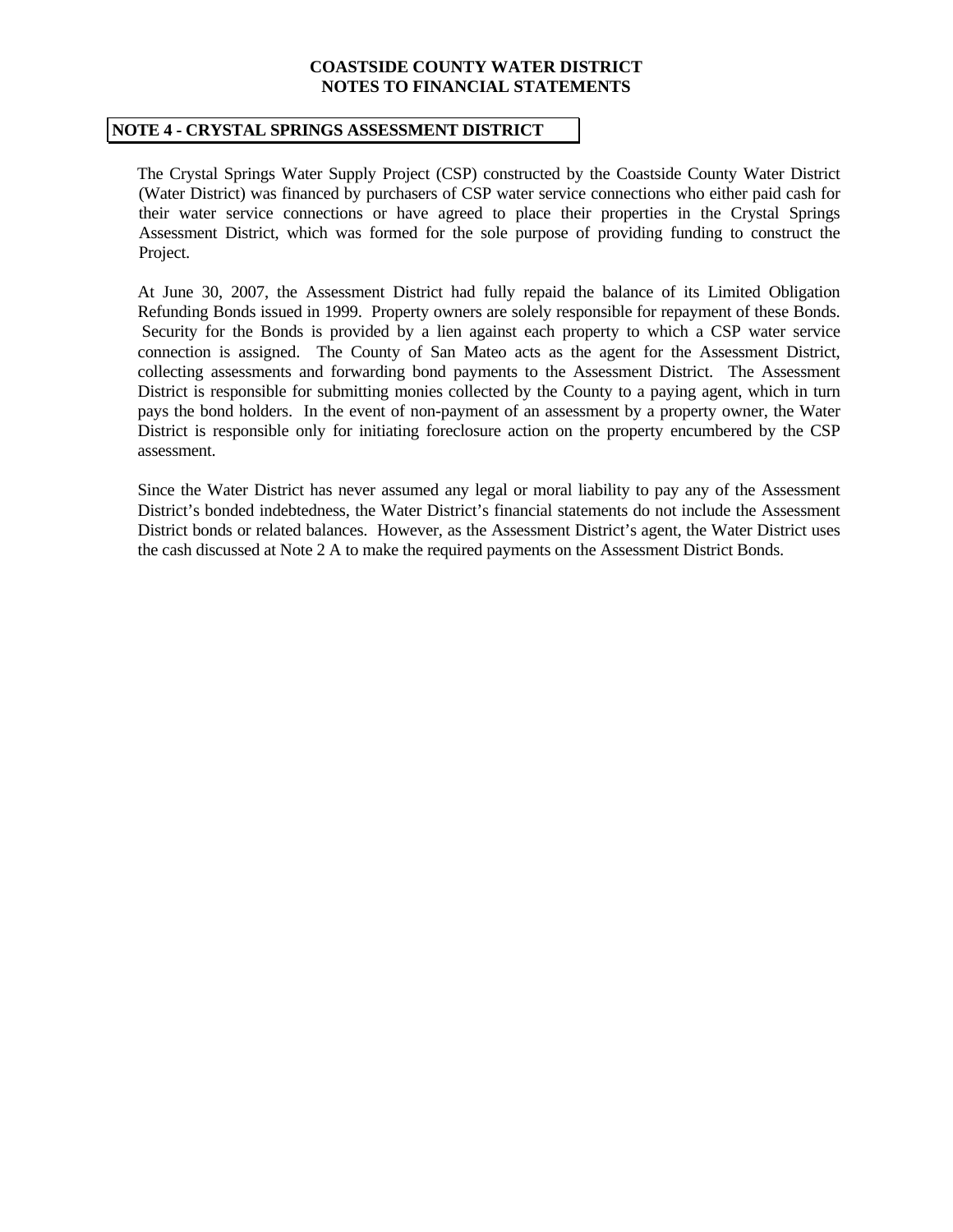# **NOTE 5 – LONG-TERM DEBT**

# *A. Long-Term Debt Activity*

|                                 | Original<br><b>Issue</b><br>Amount | <b>Balance</b><br>June 30, 2006 | Retirements | Balance<br>June 30, 2007 | Amount<br>due within<br>one year |
|---------------------------------|------------------------------------|---------------------------------|-------------|--------------------------|----------------------------------|
| 1998A ABAG Water and Wastewater |                                    |                                 |             |                          |                                  |
| Revenue Refunding Bonds,        |                                    |                                 |             |                          |                                  |
| 3.75-5.3%, due 10/01/2013       | \$2,855,000                        | \$1,760,000                     | \$185,000   | \$1,575,000              | \$195,000                        |
| 2006B Water Revenue Bonds       |                                    |                                 |             |                          |                                  |
| 3.5-4.75%, due 10/01/32         | 7,295,000                          | 7,295,000                       |             | 7,295,000                | 160,000                          |
| Total Long-Term Debt            |                                    | 9,055,000                       | \$185,000   | 8,870,000                | \$355,000                        |
| Less:                           |                                    |                                 |             |                          |                                  |
| Amount due within one year      |                                    | (185,000)                       |             | (355,000)                |                                  |
| Total Long-Term Debt, net       |                                    | \$8,870,000                     |             | \$8,515,000              |                                  |

# *B. 1998A ABAG Water and Wastewater Revenue Refunding Bonds*

On May 12, 1998 the District issued ABAG Water and Wastewater Revenue Refunding Bonds, Series 1998A in an original principal amount of \$2,855,000. Proceeds of the 1998 Bonds were placed in an irrevocable trust to advance refund the outstanding balance of the Water Revenue Refunding Bonds, Series 1993; a portion was also used to finance water pipeline replacements.

All revenues generated by the Utility Plant and a debt service insurance policy serving as a reserve fund are pledged for the repayment of the 1998 Bonds. The 1998 Bonds bear interest at 3.75% to 5.3% and require semiannual interest payments on October 1 and April 1 and annual principal payments on October 1. A final installment is due October 1, 2013.

Any 1998 Bonds maturing on or after October 1, 2009 may be redeemed at par plus a 2% premium on or after October 1, 2008. The premium decreases 1% each year until October 1, 2010 at which time the 1998 Bonds may be redeemed at par. 1998 Bonds maturing on or after October 1, 2010 and 2021 are subject to mandatory annual redemption commencing October 1, 2006 and 2011, respectively, at par.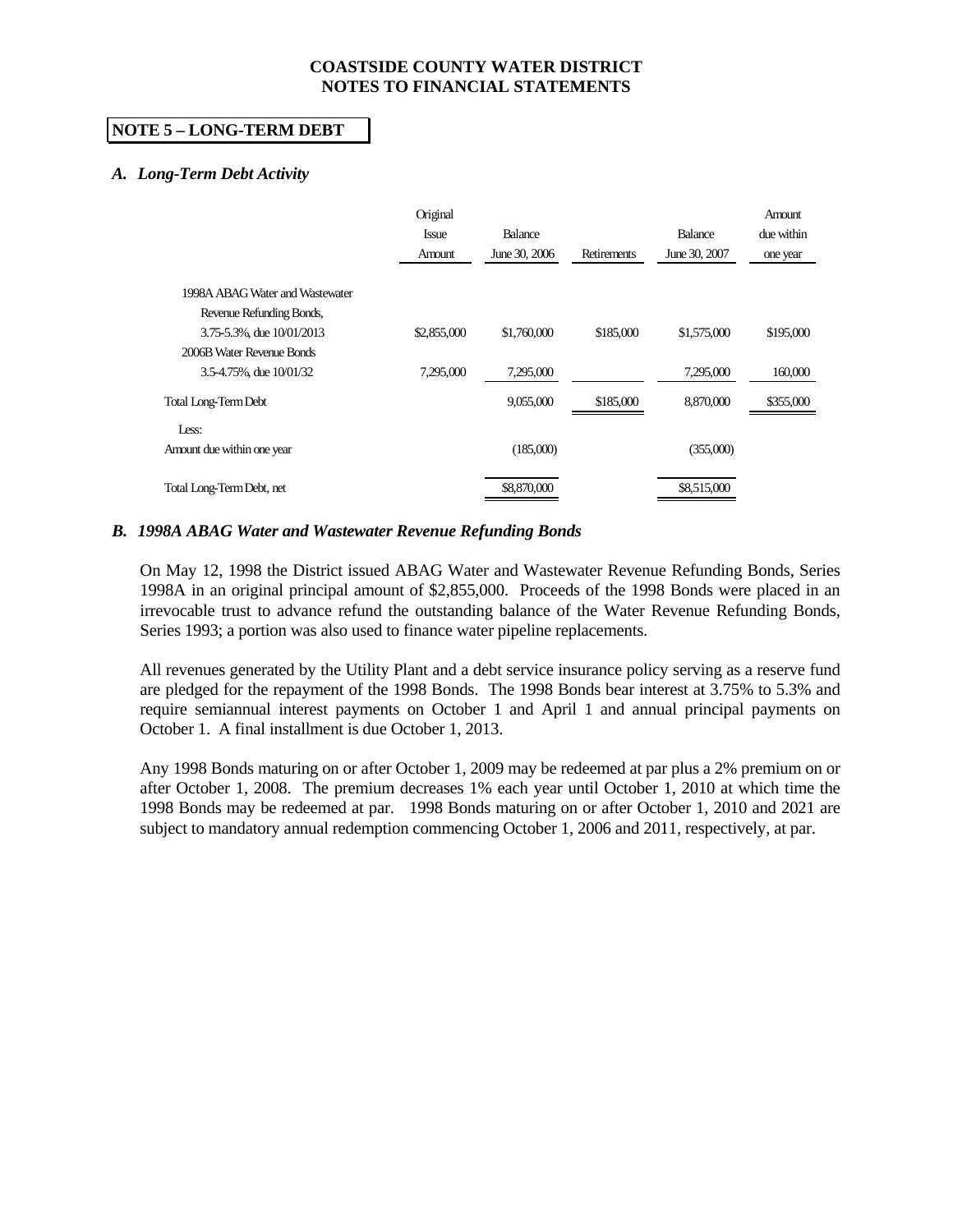# **NOTE 5 – LONG TERM DEBT (Continued)**

#### *C. 2006B Water Revenue Bonds*

 On June 1, 2006 the District issued Water Revenue Bonds, Series 2006B in an original principal amount of \$7,295,000 to finance and refinance certain public capital improvements. The bonds are payable from revenues of the District. The 2006B Bonds bear interest at 3.50% to 4.75% and require semiannual interest payments on October 1 and April 1 and annual principal payments on October 1, beginning October 1, 2007. A final installment is due October 1, 2032.

#### *D. Repayment Schedule*

Future annual repayment requirements are as follows:

| For The Year       |             |             |              |
|--------------------|-------------|-------------|--------------|
| Ending June 30     | Principal   | Interest    | Total        |
|                    |             |             |              |
| 2008               | \$355,000   | \$399.243   | \$754,243    |
| 2009               | 365,000     | 383,680     | 748,680      |
| 2010               | 390,000     | 367,245     | 757,245      |
| 2011               | 405,000     | 349,811     | 754,811      |
| 2012               | 420,000     | 331,274     | 751,274      |
| 2013-2017          | 1,545,000   | 1,404,254   | 2,949,254    |
| 2018-2021          | 1.280.000   | 1,128,353   | 2,408,353    |
| 2022-2026          | 1,615,000   | 786,005     | 2,401,005    |
| 2027-2031          | 2,030,000   | 360,526     | 2,390,526    |
| 2032               | 465,000     | 11,044      | 476,044      |
| Total payments due | \$8,870,000 | \$5,521,435 | \$14,391,435 |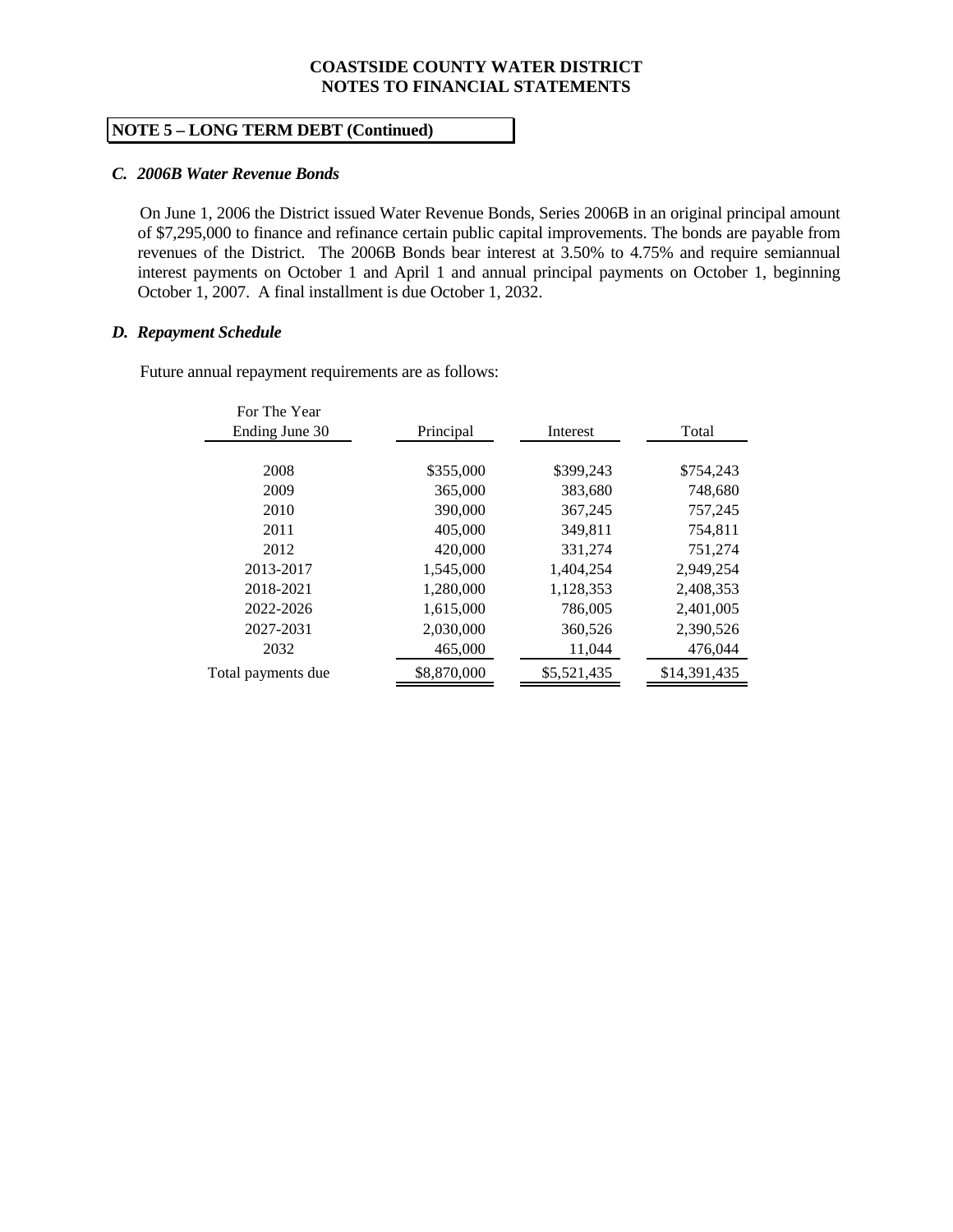# **NOTE 6 - PENSION PLAN**

All employees meeting PERS membership requirements must participate in pension plans offered by California Public Employees Retirement System (CALPERS), an agent multiple employer defined benefit pension plan which acts as a common investment and administrative agent for its participating member employers. CALPERS provides retirement and disability benefits, annual cost of living adjustments and death benefits to plan members, who must be public employees and beneficiaries. The District's employees participate in the Miscellaneous Employee Plan. Benefit provisions under the Plan are established by State statute and District resolution. Benefits are based on years of credited service, equal to one year of full time employment. Funding contributions for the Plan is determined annually on an actuarial basis as of June 30 by CALPERS; the District must contribute these amounts. The Plans' provisions and benefits in effect at June 30, 2007, are summarized as follows:

|                                           | Miscellaneous    |
|-------------------------------------------|------------------|
| Benefit vesting schedule                  | 5 years service  |
| Benefit payments                          | monthly for life |
| Retirement age                            | 50               |
| Monthly benefits, as a % of annual salary | $2.0\% - 2.5\%$  |
| Required employee contribution rates      | 8%               |
| Required employer contribution rates      | 25.34%           |

The District's labor contracts require it to pay employee contributions as well as its own.

 CALPERS determines contribution requirements using a modification of the Entry Age Normal Method. Under this method, the District's total normal benefit cost for each employee from date of hire to date of retirement is expressed as a level percentage of the related total payroll cost. Normal benefit cost under this method is the level amount the District must pay annually to fund an employee's projected retirement benefit. This level percentage of payroll method is used to amortize any unfunded actuarial liabilities. The actuarial assumptions used to compute contribution requirements are also used to compute the pension benefit obligation. The District does not have a net pension obligation since it pays these actuarially required contributions monthly.

 CALPERS uses the market related value method of valuing the Plan's assets. An investment rate of return of 7.75% is assumed, including inflation at 3.0%. Annual salary increases are assumed to vary by duration of service. Changes in liability due to plan amendments, changes in actuarial assumptions, or changes in actuarial methods are amortized as a level percentage of payroll on a closed basis over twenty years. Investment gains and losses are accumulated as they are realized and amortized over a rolling thirty year period.

 As required by new State law, effective July 1, 2005, the District's Miscellaneous Plan was terminated, and the employees in the plan were required by CALPERS to join new State-wide pools. One of the conditions of entry to these pools was that the District true-up any unfunded liabilities in the former Plans, either by paying cash or by increasing its future contribution rates through a Side Fund offered by CALPERS. The District satisfied its Miscellaneous Plan's unfunded liability of \$1,236,483 by agreeing to contribute that amount to the Side Fund through an addition to its normal contribution rates over the next 12 years.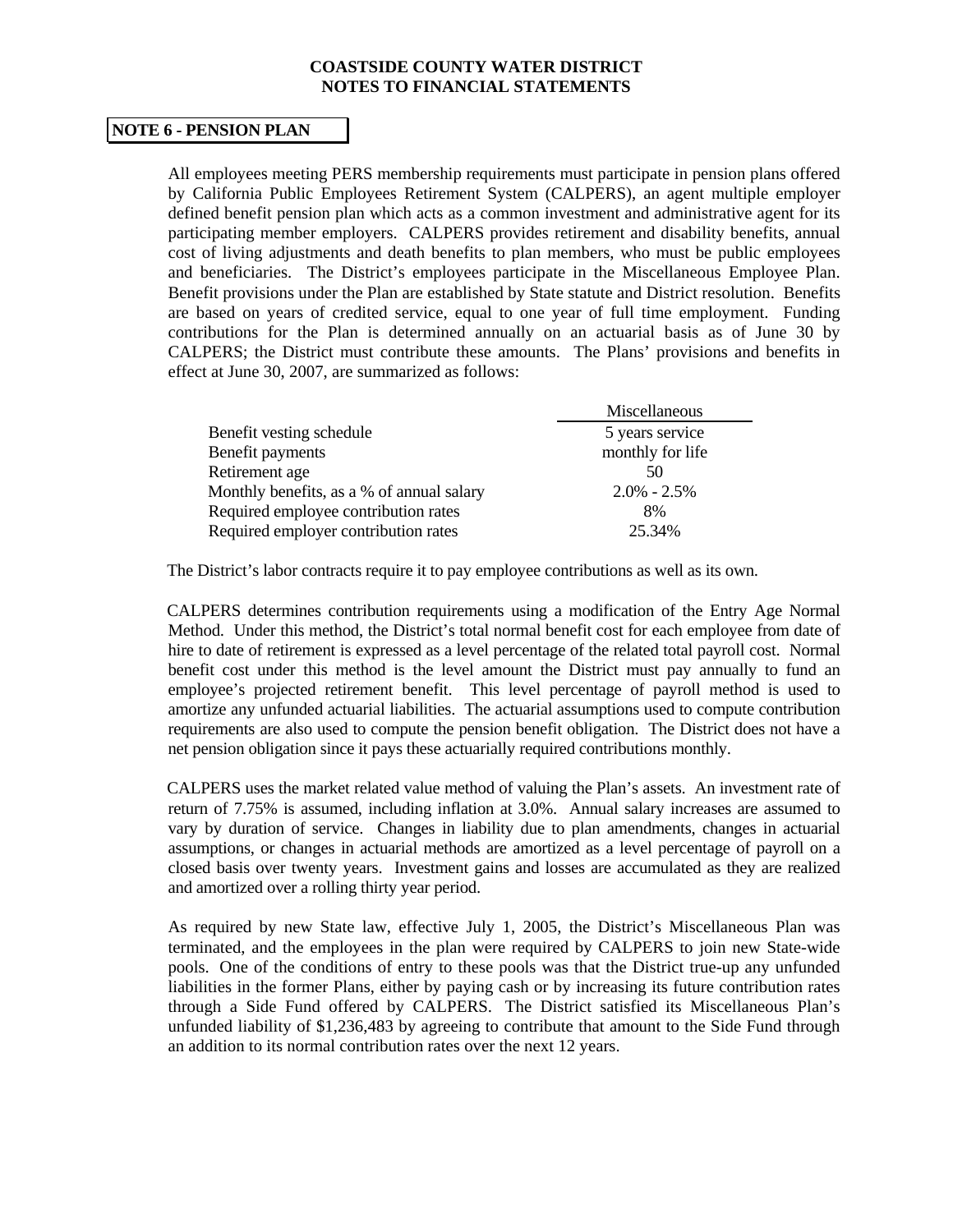#### **NOTE 6 -- PENSION PLAN (Continued)**

 Audited annual financial statements are available from CALPERS at P.O. Box 942709, Sacramento, CA 94229-2709.

Actuarially required contributions which were equal to net pension costs, for fiscal years 2007, 2006, and 2005 were \$312,839, \$258,530, and \$170,510 respectively. The District made these contributions as required, together with certain immaterial amounts required as the result of the payment of overtime and other additional employee compensation.

# **NOTE 7 - DEFERRED COMPENSATION PLAN**

 District employees may defer a portion of their compensation under a District sponsored Deferred Compensation Plan created in accordance with Internal Revenue Code Section 457. Under this plan, participants are not taxed on the deferred portion of their compensation until distributed to them; distributions may be made only at termination, retirement, death or in an emergency as defined by the Plan.

 The District's Plan administration agreements require plan assets to be held by a Trust for the exclusive benefit of plan participants and their beneficiaries. Since the assets held under these plans are not the District's property and are not subject to claims by general creditors of the District, they have been excluded from these financial statements.

#### **NOTE 8 – NET ASSETS**

Net Assets is the excess of all the District's assets over all its liabilities. Net Assets are divided into three captions under GASB Statement 34. These captions apply only to Net Assets, which are described below:

*Invested in Capital Assets, net of related debt* describes the portion of Net Assets which is represented by the current net book value of the District's capital assets, less the outstanding balance of any debt issued to finance these assets.

*Restricted* describes the portion of Net Assets which is restricted as to use by the terms and conditions of agreements with outside parties, governmental regulations, laws, or other restrictions which the District cannot unilaterally alter. The Restricted Net Assets are presented below:

Transmission and Storage Fees collected but not yet expended on the Crystal Springs Project, plus interest earned on the balance. These funds have been held in a separate bank account and in LAIF since the inception of the Project.

The District Contribution to Crystal Springs Project, representing the amount pledged by the District at inception of the project, net of subsequent District expenditures on the Project.